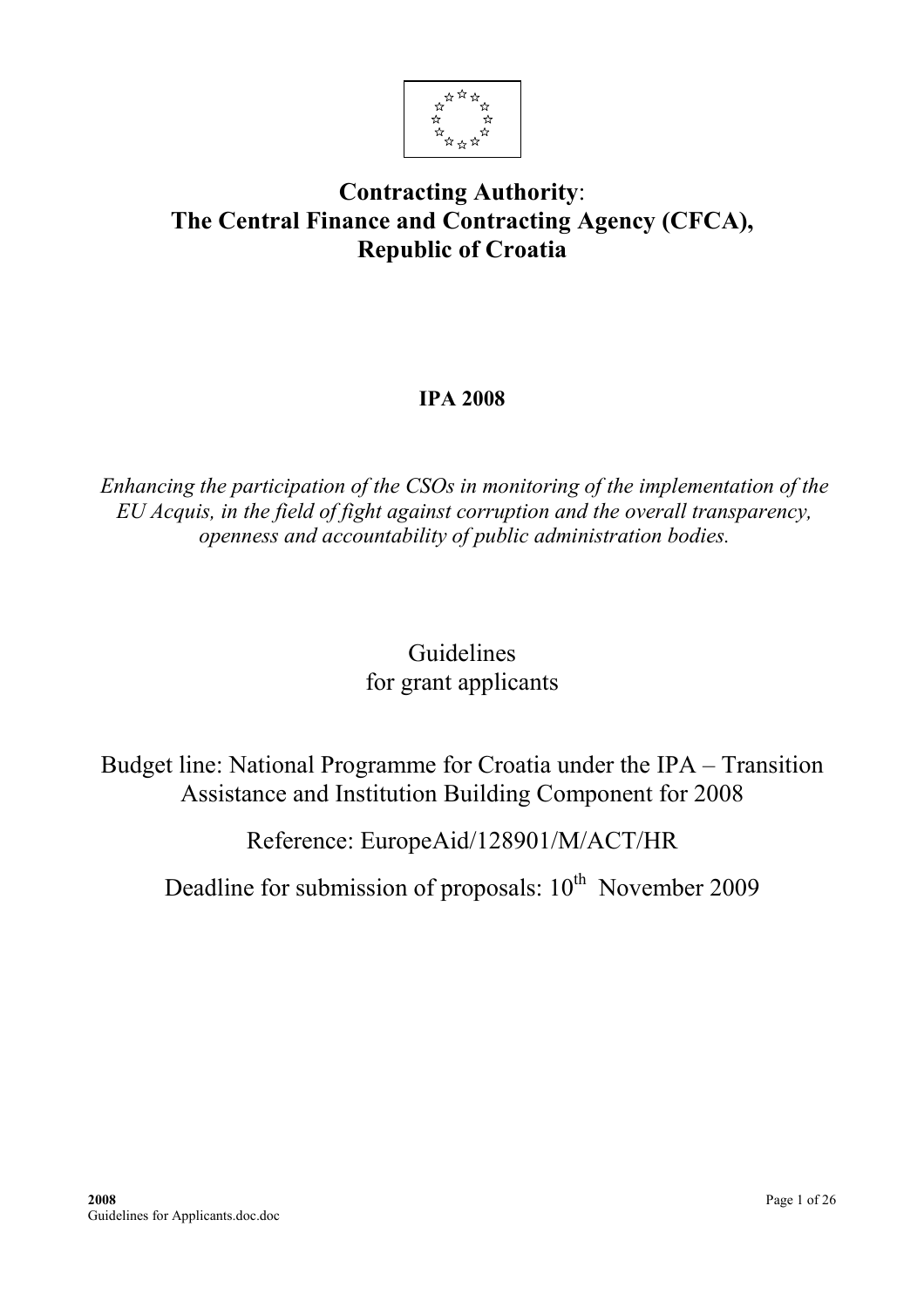# **NOTICE**

This is an open Call for Proposals, where all documents are submitted at one stage (Concept Note and full proposal). However, in the first instance, only the Concept Notes will be evaluated. Thereafter, for the applicants whose Concept Notes have been pre-selected, evaluation of the full proposal will be carried out. Further to the evaluation of the full proposals, an eligibility check will be performed for those which are provisionally selected. This check will be undertaken on the basis of the supporting documents requested by the Contracting Authority and the signed "Declaration by the Applicant" sent together with the application.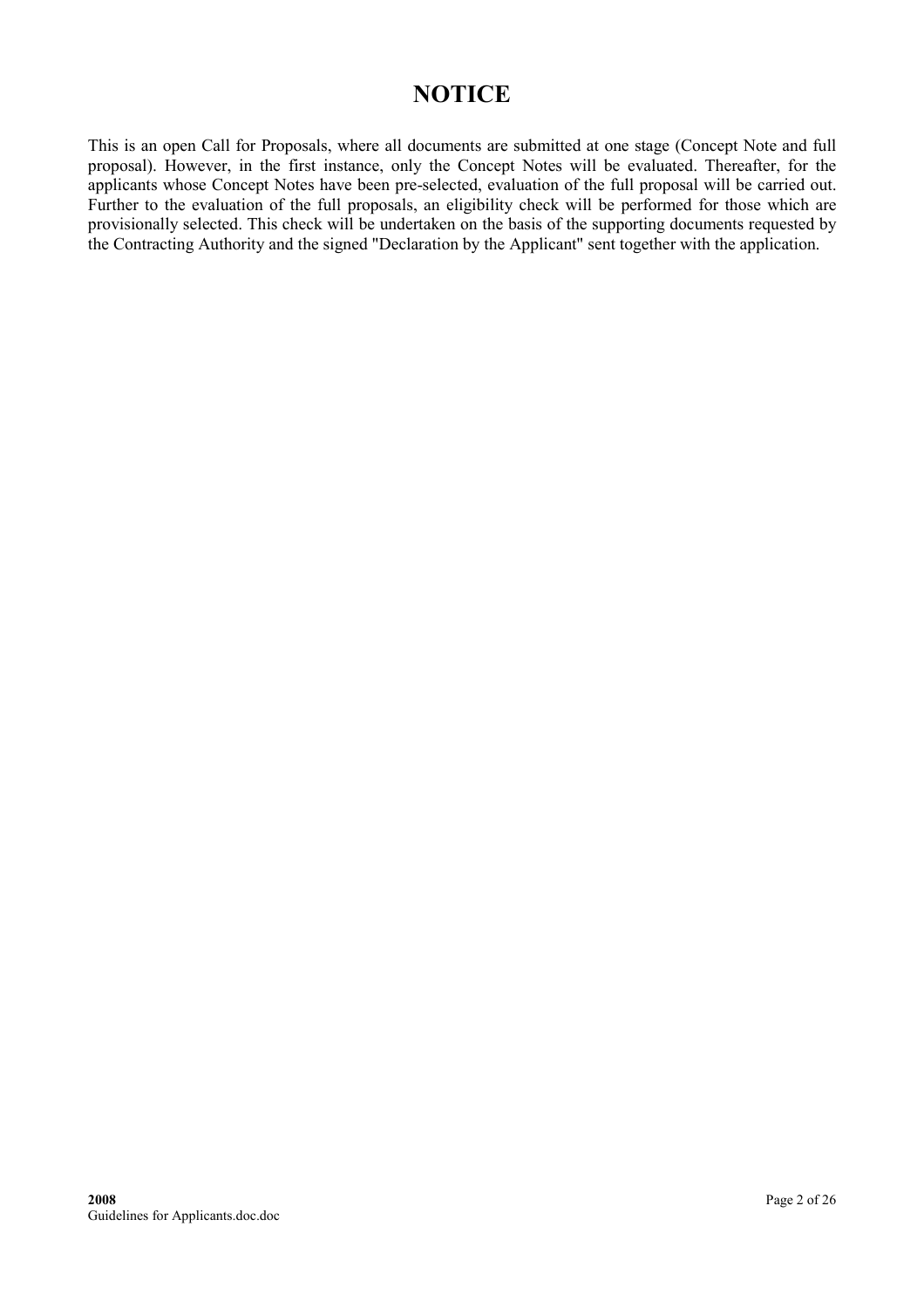# Table of contents

| 1. | Enhancing the participation of the CSOs in monitoring of the implementation of the EU Acquis,<br>in the field of fight against corruption and the overall transparency, openness and accountability of<br>public administration bodies |    |
|----|----------------------------------------------------------------------------------------------------------------------------------------------------------------------------------------------------------------------------------------|----|
|    | 1.1                                                                                                                                                                                                                                    |    |
|    |                                                                                                                                                                                                                                        |    |
|    |                                                                                                                                                                                                                                        |    |
|    | 2. RULES FOR THIS CALL FOR PROPOSALS                                                                                                                                                                                                   |    |
|    |                                                                                                                                                                                                                                        |    |
|    | 2.1.1                                                                                                                                                                                                                                  |    |
|    |                                                                                                                                                                                                                                        |    |
|    | 2.1.3                                                                                                                                                                                                                                  |    |
|    |                                                                                                                                                                                                                                        |    |
|    |                                                                                                                                                                                                                                        |    |
|    | 2.2.1                                                                                                                                                                                                                                  |    |
|    |                                                                                                                                                                                                                                        |    |
|    | 2.2.3                                                                                                                                                                                                                                  |    |
|    |                                                                                                                                                                                                                                        |    |
|    |                                                                                                                                                                                                                                        |    |
|    | 2.4                                                                                                                                                                                                                                    |    |
|    | 2.5                                                                                                                                                                                                                                    |    |
|    |                                                                                                                                                                                                                                        |    |
|    |                                                                                                                                                                                                                                        |    |
|    | 2.6 Conditions applicable to implementation of the action following the Contracting Authority's decision                                                                                                                               |    |
|    | 3. LIST OF ANNEXES                                                                                                                                                                                                                     | 26 |
|    |                                                                                                                                                                                                                                        |    |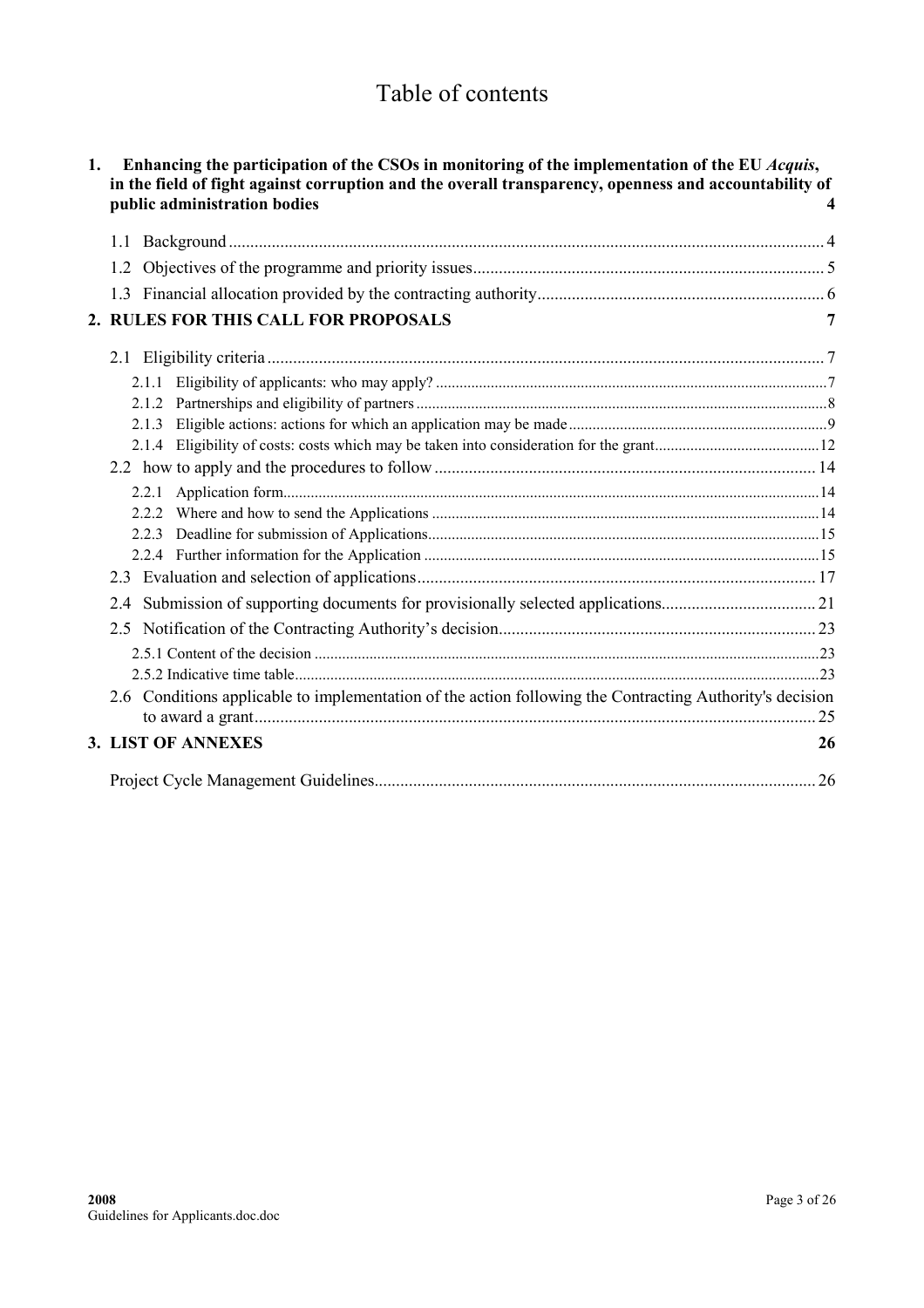### <span id="page-3-0"></span>1. Enhancing the participation of the CSOs in monitoring of the implementation of the EU Acquis, in the field of fight against corruption and the overall transparency, openness and accountability of public administration bodies

### 1.1 BACKGROUND

Support to the civil society is highlighted as a crosscutting issue of each component of the IPA, in particular as part of the first Strategic Objective under IPA Component I: "To further improve Croatia's alignment with the political criteria, including a reinforced support to the civil society".<sup>1</sup> This grant scheme falls within the 1st Area of Intervention – Political Criteria of the IPA Component I - Transition Assistance and Institution Building.

Civil Society Organizations (CSOs) have previously played an important role in preparing for the accession and advancing different sectoral reforms, both Acquis related as well as in regards to the overall promotion of democracy, the rule of law and human rights. In the scope of the objectives of the first area of intervention of the IPA Component  $-1$  (political criteria) civil society organizations already act as relevant providers of direct assistance and protection to victims of corruption and violation of human rights, as well as vital advocates of sustainable environmental protection, social rights and transparent policy processes. Their contribution is increasingly recognized, particularly in the process of drafting new legislative measures and public policies, in monitoring the implementation of transposed legislation, reporting on irregularities and steering public discussions on EU issues. In addition, the Croatian Government Communication Strategy for informing the public on the European integration process recognizes Civil Society Organizations as a key target group of "public opinion makers".

The Government's National Strategy for the Creation of an Enabling Environment for Civil Society Development is based on a broad consensus among civil society and government representatives, about the strategic priorities in the period 2006-2011. The implementation of the measures, proposed by the Strategy, should ensure adequate legislative, administrative and social conditions for the development and agency of civil society, as a fully independent and highly relevant social agent for social innovation, promotion of participatory democracy, protection of human rights, fight against corruption as well as competent and efficient monitoring of public policies in the context of Croatia's final phase of accession to the EU and its immediate aftermath. The impact of this project is contingent on the prospective adoption of the Code of Positive Practice in Consultations between the Government and CSOs and its extensive promotion within the public administration during 2008, as envisioned by the National Programme for Integration of the Republic of Croatia to the EU (NPIEU) 2008 and the Operational Plan of the National Strategy for the Creation of an Enabling Environment for Civil Society Development 2006-2011.

As indicated by Multi-annual Indicative Planning Document (MIPD), CSOs' effectiveness is particularly vital in the overall monitoring of the final phase of Croatia's accession, the fight against corruption, enhanced transparency and service orientation of the public administration, the development and monitoring of the comprehensive anti-discrimination strategy and the deployment of the EU standards in the field of sustainable development across relevant policy areas. In that respect, structured dialogue with civil society and active contribution of CSOs is of significant importance to the timely and thorough implementation of the new, key national reform strategies – the National Strategy of the Reform of Public Administration of March 2008 and the National Anti-corruption Strategy for the upcoming multi-annual period.

The sectoral analysis on the capacities and strategic priorities of the Croatian CSOs in the context of the final phase of Croatia's accession to the EU was conducted in autumn 2007 by the Government Office for Cooperation with NGOs, in close partnership with the Council of Civil Society Development that provided vital input into the specifics of CSO needs for institutional strengthening and policy advocacy at

<sup>1</sup> Multi-annual Indicative Planning Document (MIPD) 2008-2010 for the Republic of Croatia, April 1, 2008, page 9, [www.strategija.hr](http://www.strategija.hr/)<br>2008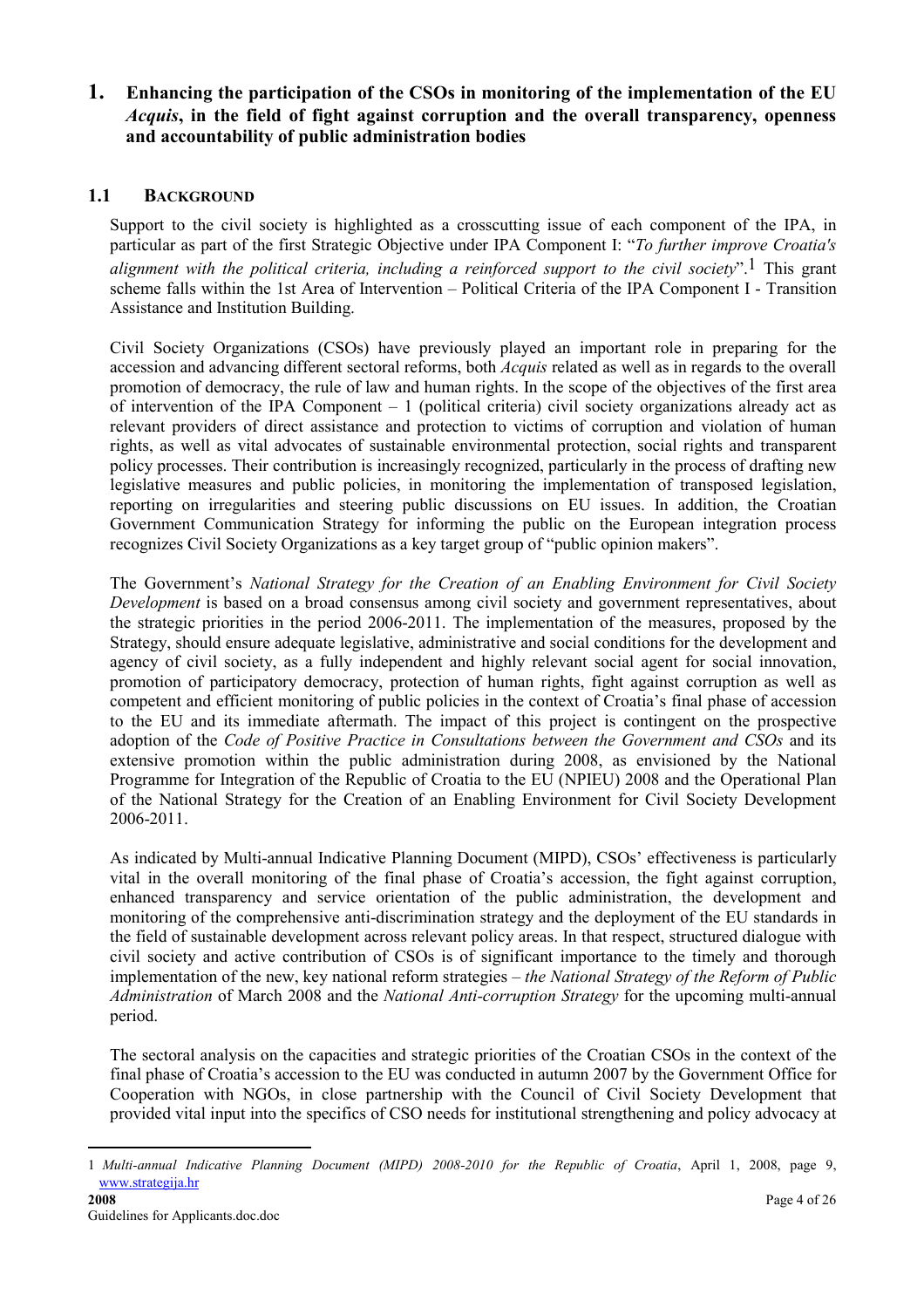<span id="page-4-0"></span>democratization, human rights, anti corruption and sustainable development. The sectoral analysis highlights the necessity of the provision of targeted financial and technical assistance to civil society organizations, networks and coalitions undertaking policy research and advocacy in the above-mentioned areas of intervention. Namely, despite their demonstrated commitment, policy advocacy-oriented CSOs have limited internal and external resources available for continuous, high-quality policy research, while their monitoring practices have mostly been organized ad-hoc, in relation to some particularly critical issues and legislative initiatives. Systematic, expertise-based independent oversight of the reform processes, backed up by effective communication with citizens, needs to be developed, both at the level of individual CSOs as well as, most importantly, at the level of issue-focused networks and coalitions.

The capacity building of CSOs in policy research may involve the creation of partnerships between CSOs, domestic academic institutions and the few policy institutes, and stronger transfer of expertise from respective organizations in the EU countries. Strong focus would need to be put on expanding the scope and strengthening the governance structures of issue-focused networks and coalitions at the national, regional and EU level, which are crucial for the effectiveness of policy advocacy initiatives undertaken by Croatian CSOs in the pre-accession process.

### 1.2 OBJECTIVES OF THE PROGRAMME AND PRIORITY ISSUES

#### The global objective of this Call for Proposals is:

To foster structured dialogue and formalized consultation between Croatian CSOs and Croatian state administration EU institutions within the process of shaping, monitoring and evaluation of public policies at the national and EU level.

### The specific objective (s) of this Call for Proposals is/are:

To increase the effectiveness of the Croatian CSOs and their partner organizations and institutions in undertaking independent monitoring and advocacy initiatives focused on fight against corruption, greater transparency, openness and accountability of public administration.

The project proposals should fall within one or more of the following priorities:

- Enhanced and more effective participation of CSOs and general public in information-based monitoring of the public administration reform and anti-corruption policy, both at the national and local levels.
- Proactive involvement of CSOs in issue-specific advocacy initiatives relevant for ensuring greater transparency, openness and accountability of public administration and fight against corruption, at the national and local levels
- Development and strengthening of collaboration and advocacy networks of Croatian CSOs within Croatia and, in particular, with relevant EU CSOs, focusing on policy issues in the area of transparency, openness and accountability of public administration and fight against corruption.
- Development of policy analysis expertise, advocacy and network management competencies of Croatian CSOs and their partner organizations that focus on issues of good governance, enabling them to sustain and improve their advocacy work in the context of Croatia's prospective accession to the EU.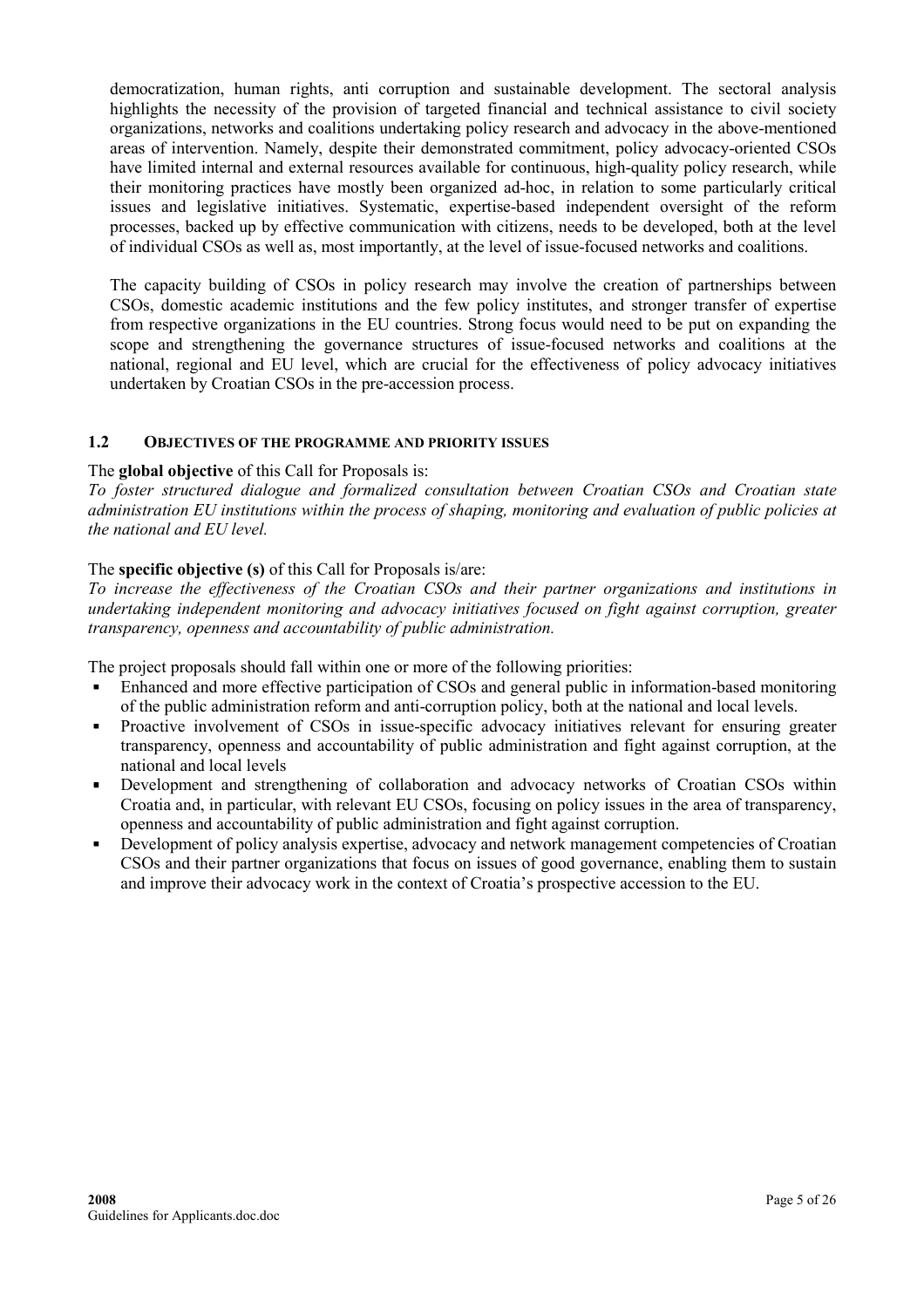#### <span id="page-5-0"></span>1.3 FINANCIAL ALLOCATION PROVIDED BY THE CONTRACTING AUTHORITY

The overall indicative amount made available under this Call for proposals is 1.111.111,00 EUR. This allocation consists of 1.000.000,00 EUR from IPA funds, 111.111,00 EUR from the Government Office for Cooperation with NGOs. The Contracting Authority reserves the right not to award all available funds.

#### Size of grants

Any grant awarded under this Call for Proposals must fall between the following minimum and maximum amounts:

- minimum amount: EUR 50.000,00
- maximum amount: EUR 250.000,00

A grant may not be less than 50% of the total eligible costs of the action.

In addition, no grant may exceed 95 % of the total eligible costs of the action (see also section 2.1.4). The balance (5%) must be financed from the applicant's or partners' own resources, or from sources other than the European Community budget or the European Development Fund.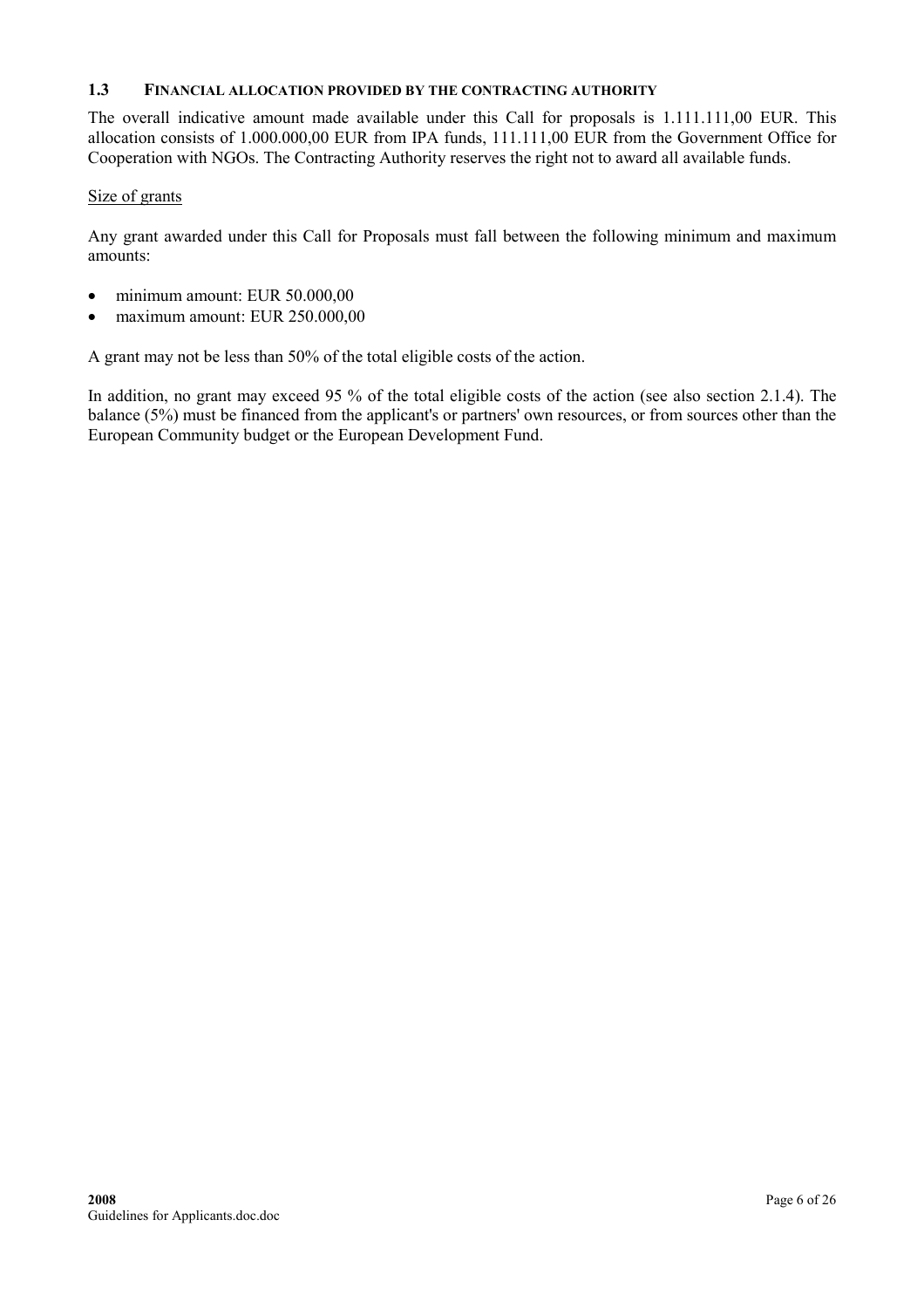# <span id="page-6-0"></span>2. RULES FOR THIS CALL FOR PROPOSALS

These guidelines set out the rules for the submission, selection and implementation of actions financed under this Call, in conformity with the provisions of the Practical Guide to contract procedures for EC external actions, which is applicable to the present call (available on the Internet at this address: [http://ec.europa.eu/europeaid/work/procedures/implementation/index\\_en.htm\)](http://ec.europa.eu/europeaid/work/procedures/implementation/index_en.htm).

### 2.1 ELIGIBILITY CRITERIA

There are three sets of eligibility criteria, relating to:

- applicant(s) which may request a grant  $(2.1.1)$ , and their partners  $(2.1.2)$ ;
- actions for which a grant may be awarded  $(2.1.3)$ ;
- types of cost which may be taken into account in setting the amount of the grant  $(2.1.4)$ .

### 2.1.1 Eligibility of applicants: who may apply?

(1) In order to be eligible for a grant, applicants must:

- be legal persons and
- be non profit making and
- be specific types of organisations such as: non-governmental organization or formal networks of nongovernmental organizations, of the following legal status: citizens' associations, professional and business associations, trade-unions, foundations; and academic and research institutions/organizations and
- be nationals<sup>2</sup> of a Member State of the European Union, Croatia, The former Yugoslav Republic of Macedonia, Turkey, Albania, Bosnia and Herzegovina, Montenegro, Serbia, including Kosovo under UNSC Resolution 1244/99 as well as of other countries eligible under the Council Regulation (EC) No 1085/2006 of 31 July 2006 establishing an Instrument for Pre-Accession Assistance (IPA) and
- be directly responsible for the preparation and management of the action with their partners, not acting as an intermediary and
- be legally registered and operational for at least one year before  $10^{th}$  November 2009.

(2) Potential applicants may not participate in calls for proposals or be awarded grants if they are in any of the situations which are listed in Section 2.3.3 of the Practical Guide to contract procedures for EC external actions (available from the following Internet address: [http://ec.europa.eu/europeaid/work/procedures/implementation/index\\_en.htm](http://ec.europa.eu/europeaid/work/procedures/implementation/index_en.htm));

In part B section VI of the grant application form ("Declaration by the applicant"), applicants must declare that they do not fall into any of these situations.

(3) Grant applicants and, if they are legal entities, persons who have powers of representation, decisionmaking or control over them, are informed that, should they be in one of the situations mentioned in:

<sup>2</sup> Such nationality being determined on the basis of the organisation's statutes which should demonstrate that it has been established by an instrument governed by the national law of the country concerned. In this respect, any legal entity whose statutes have been established in another country cannot be considered an eligible local organisation, even if the statutes are registered locally or a "Memorandum of Understanding" has been concluded.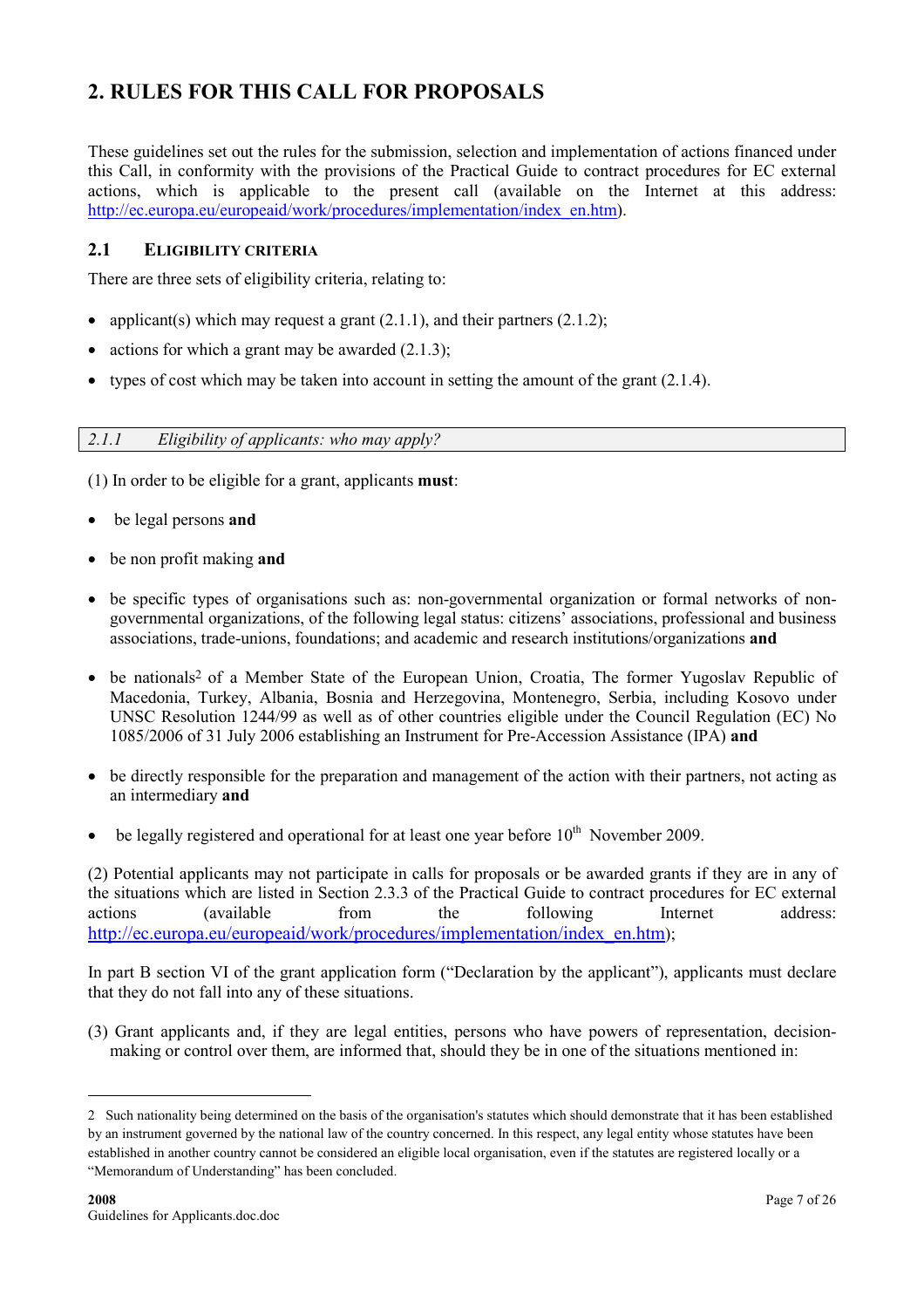- <span id="page-7-0"></span>- Commission decision (2008/969/EC, Euratom) of 16 December 2008 on the Early Warning System (EWS) for the use of authorising officers of the Commission and the executive agencies (OJ, L 344, 20.12.2008, p. 125).
- Commission Regulation (2008/1302/EC, Euratom) of 17 December 2008 on the central Exclusion Database – CED (OJ, L 344, 20.12.2008, p.12),

their personal details (name, given name if natural person, address, legal form and name and given name of the person with powers of representation, decision-making or control, if legal person) may be registered in the EWS and CED, and communicated to the persons and entities listed in the above-mentioned decision and regulation, in relation to the award or the execution of a procurement contract or a grant agreement or decision.

### 2.1.2 Partnerships and eligibility of partners

Applicants must act with partner organizations.

Applications that involve more than one partner with clearly identified roles and responsibilities of each partner will be given priority as indicated in the Evaluation grid under section 3.3. In case of applicant being professional and business association, trade union, foundation, academic and research institution/organisation it must act in formal partnership with citizens association(s) acting in the field relevant for this call for proposal. In addition, an applicant being a national of a country other than Croatia, it must act with an eligible partner organisation from Croatia.

### Partners

Applicants' partners participate in designing and implementing the action, and the costs they incur are eligible in the same way as those incurred by the grant beneficiary. They must therefore satisfy the eligibility criteria as applicable on the grant beneficiary himself. In addition to the categories referred to in section 2.1.1, the following are however also eligible:

- 1) Local and regional self-governments and local and regional development agencies may be involved as partners in projects but may not apply as applicants.
- 2) Trans-national organisations (i.e. organisations representing a series of organisations based in different countries) may be involved as partners in projects provided that:

a. their member organizations include at least one candidate country and EU Member States; and

b. more than half of member organizations are NGOs/Non profit organizations (NPOs).

Types of organizations and institutions which are not eligible neither as project applicants nor as project partners include private sector companies (consultancies, individual enterprises, etc.), central government bodies (ministries, central government departments and agencies, etc.), political parties, international organisations created by States as well as inter-governmental organizations.

Nevertheless, private sector companies and central government bodies can be project co-financers.

### The following are not partners and do not have to sign the "partnership statement":

**Associates** 

 $\overline{a}$ 

Other organisations including media3 may be involved in the action. Such associates play a real role in the action but may not receive funding from the grant with the exception of per diem or travel costs. Associates

<sup>&</sup>lt;sup>3</sup> Media can be associates upon condition that they will not derive any profit and that the results will be of public benefit.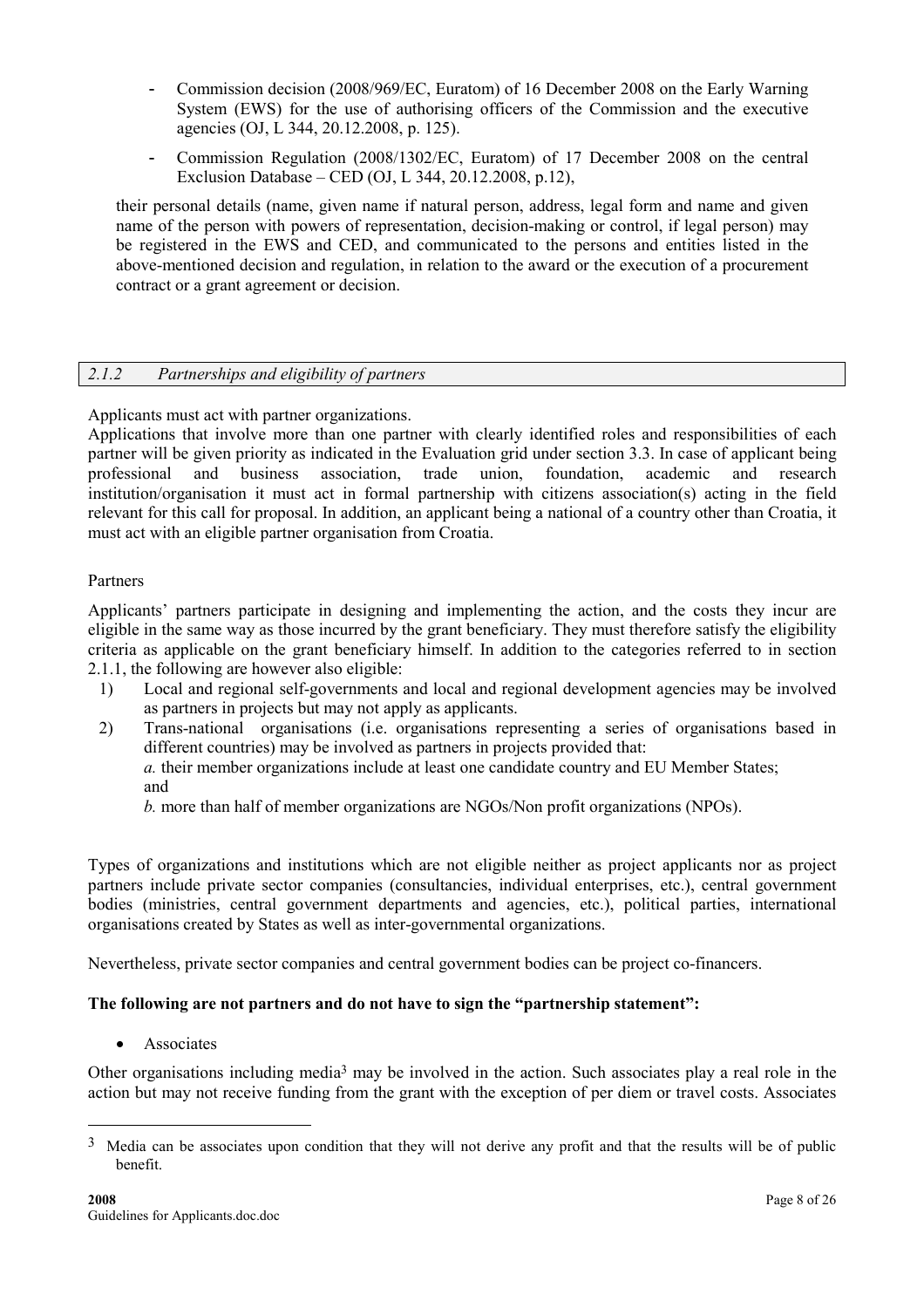<span id="page-8-0"></span>do not have to meet the eligibility criteria referred to in section 2.1.1. The associates have to be mentioned in Part B section IV - "Associates of the Applicant participating in the Action" of the Grant Application Form.

### • Subcontractors

The grant beneficiaries have the possibility to award contracts to subcontractors. Subcontractors are neither partners nor associates, and are subject to the procurement rules set out in Annex IV to the standard grant contract.

The applicant will act as the lead organisation and, if selected, as the contracting party (the "Beneficiary").

### 2.1.3 Eligible actions: actions for which an application may be made

### Definition: An action (or project) is composed of a set of activities.

### Duration:

The planned duration of an action may not be lower than 12 nor exceed 24 months.

### Sectors or themes

In order to be eligible, the projects' activities must address a concrete issue of national, regional or local relevance to the engagement of civil society in monitoring, advocating for or directly contributing to effective implementation of the national anti-corruption strategy and the national strategy for the reform of public administration. The specific, relevant themes to which the action must relate:

- High standards and effective implementation of legal framework for the prevention of conflict of interest of elected state officials;
- Transparent financing of political parties and election campaigns;
- Citizens' right to access to information;
- Effective self-regulation of ethical and professional conduct of public servants;
- High standards of corporate governance and transparent reporting, including public enterprises and companies with substantial share of state ownership;
- **Transparency and protection of public interest in public-private partnership regulations and schemes;**
- Transparency, equity and efficiency of public procurement;
- Transparency and citizens' participation in the public and local budgeting process;
- Non-discrimination in the provision of public services;
- **Effective legal protection of victims of corruption, whistle-blowers and other persons reporting** corruption;
- Enhanced disclosure of and reporting on corruptive practices on part of non-state actors and individual citizens;
- Enhanced transparency of judicial institutions;
- Enhanced transparency, efficiency and service orientation of public health institutions;
- Enhanced transparency, efficiency and service orientation of land registries;
- Strengthened anti-corruption measures within academic institutions;
- Enhancing public awareness on corruption, its specific manifestations and anti-corruption mechanisms, with special focus on the role of citizens;
- Expansion of anti-corruption contents in formal education programs in primary, secondary and higher education institutions;
- Effective and sustainable engagement of civil society organizations in public awareness campaigns and non-formal education on corruption and transparency of the public administration;
- Ensuring competent, independent and proactive media reporting on corruption;
- Promotion and effective implementation of the prospective Code of Positive Practice in Consultations between the Government and CSOs within the public sector and civil society;
- Enhanced public information on performance of state and local-level administration;
- Monitoring of citizens' satisfaction with the quality and timeliness of public services received;<br>2008<br>Page 9 of 26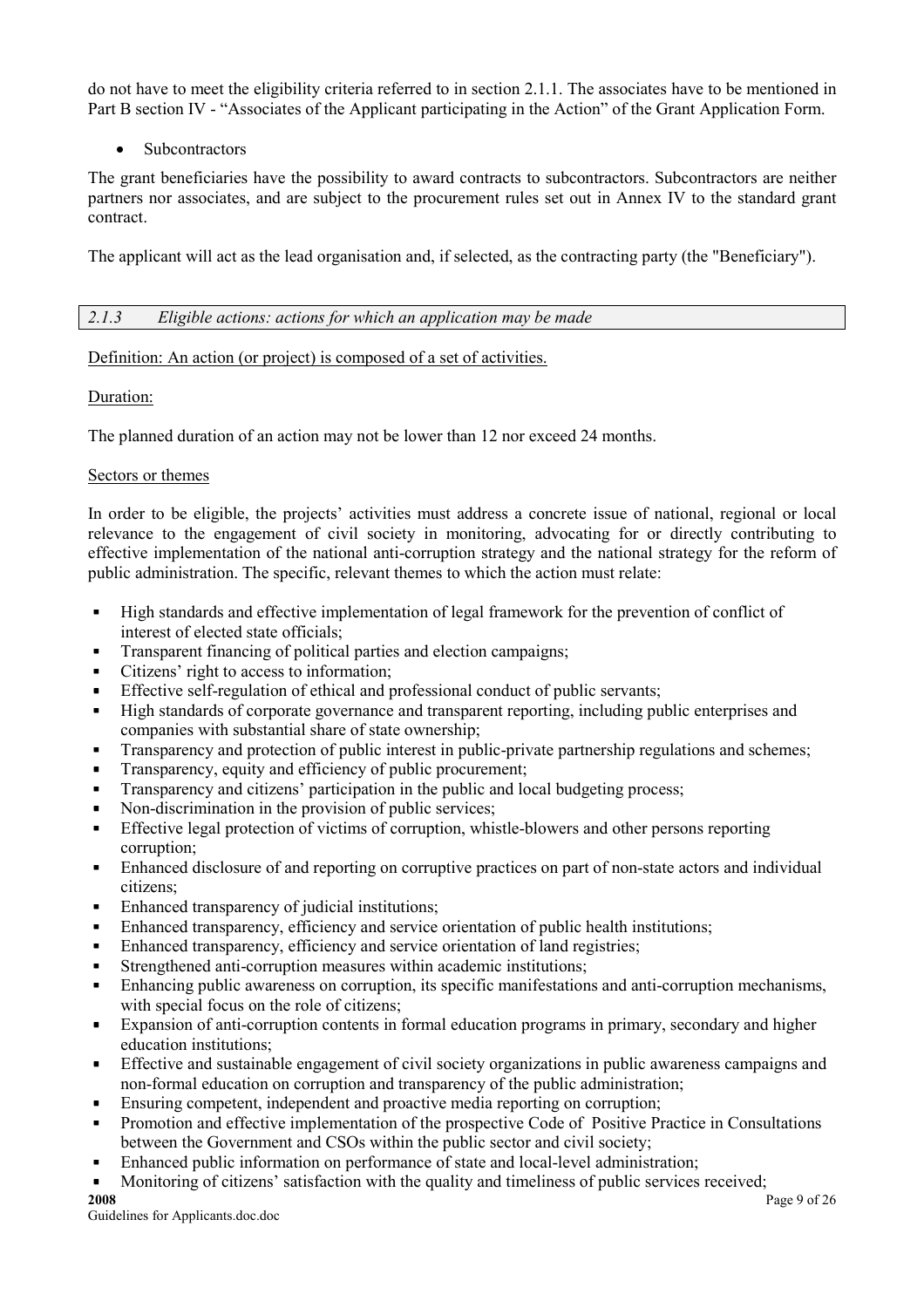- Enhanced competencies of public servants in providing information and communicating with the public;
- Efficient and effective integration of regulatory impact assessment methodology in the legislative procedure, including consultations with relevant stakeholders;
- Depolitization of public service, i.e. ensuring that professional public servants perform their duties and make decisions independently from the interests or pressures of political parties and political leaders;
- Enhanced efficiency and transparency of the Administrative Court;
- Accessibility and quality of e-governance and e-administration solutions at the national and local levels of government, including the parliament and the judiciary.
- Promotion of networking with the similar EU organisations.

#### Location

Actions must take place in Croatia. However, a part of the action (but not more than 20% of total direct eligible costs) may take place in the country other than Croatia (a Member State of the European Union, The former Yugoslav Republic of Macedonia, Turkey, Albania, Bosnia and Herzegovina, Montenegro, Serbia, including Kosovo under UNSC Resolution 1244/99 as well as of other countries eligible under Council Regulation (EC) No 1085/2006 of 31st July 2006 establishing an Instrument for Pre-Accession Assistance (IPA)).

#### Types of action

Types of action which may be financed under this call are those which consist of:

- a. Policy advocacy actions; and/or
- b. Awareness raising and education actions; and/or
- c. Direct assistance actions; and/or
- d. Networking actions; and/or
- e. Capacity building actions.

#### Types of activity

Types of activity within each of the types of actions which may be financed under this call are as follows:

#### a. Policy advocacy actions

- Creation of policy monitoring projects, including preparation and presentation of shadow reports and policy analyses on issues covered by the national anti-corruption policy, national strategy of the reform of public administration or specific programs at the national and local levels in these policy areas;
- Advocacy initiatives (including legislative initiatives, lobbying efforts and public campaigns);
- Conducting more comprehensive or in-depth policy research projects that are highly relevant to policy process in areas of anti-corruption and transparency, openness and accountability of public administration;
- Creation of specialized, issue-focused web-portals enabling citizens' inputs, access to information and public debate relevant for the fight against corruption and more transparent and accountable provision of public services;
- Encouraging civil society participation and active involvement in the consultation processes related to the monitoring of anti-corruption measures and transparency / accountability of the public administration.

#### b. Awareness raising and education actions

- Developing educational and training activities related to monitoring of anti-corruption measures and transparency / accountability of the public administration;
- Public mobilization activities, aimed at citizens or particular social groups (youth, unemployed etc.), such as information and education campaigns (direct activities, creative use of media channels, public meetings, etc).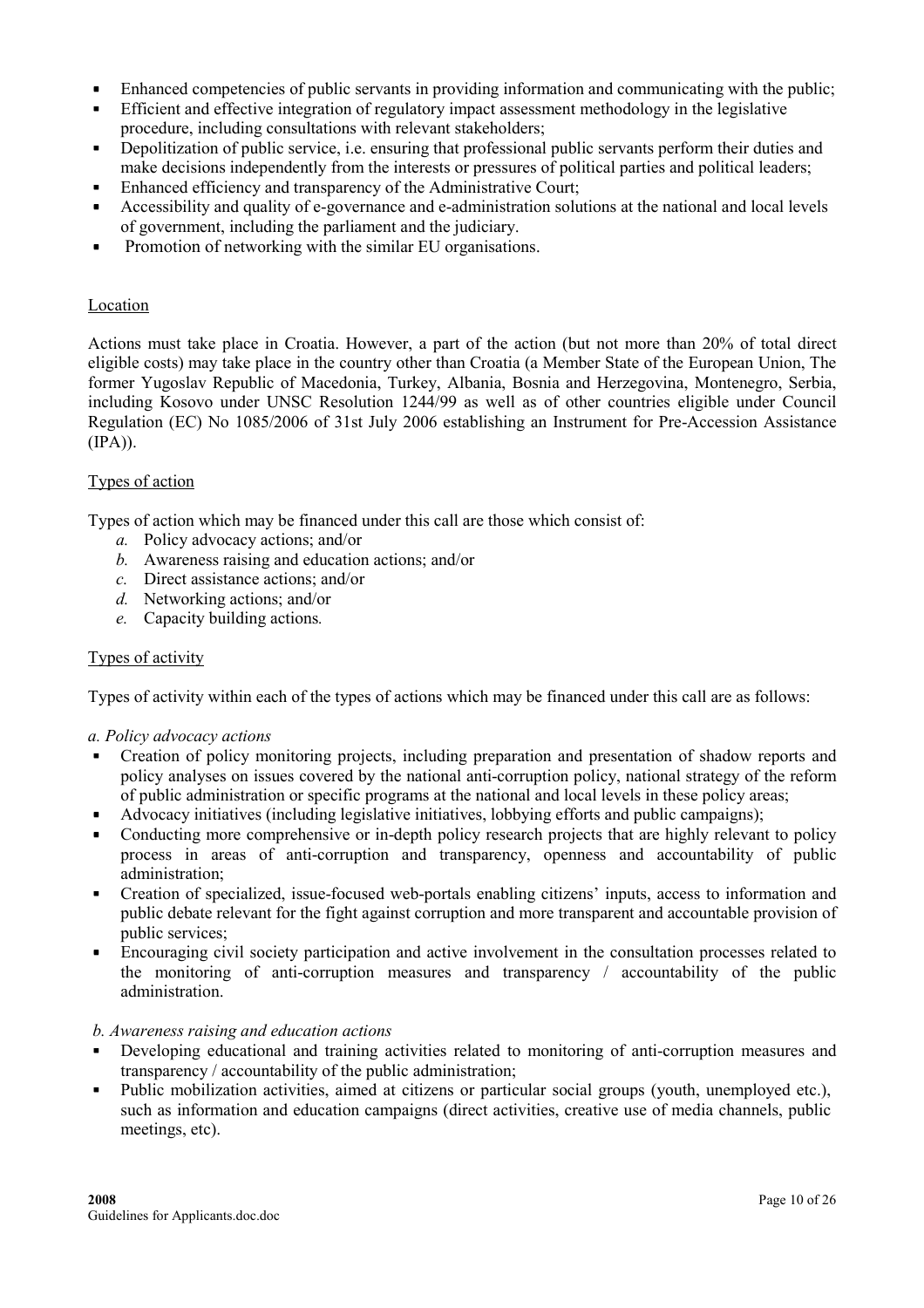#### c. Direct assistance actions

 Legal protection, counseling services and social support to victims of corruption, whistleblowers and other persons reporting corruption.

### d. Networking actions

- Increasing the scope of activities and membership, improving internal procedures and organizational capacities of existent civil-society networks and coalitions at the a. EU; b. national and c. regional/local level that advocate on issues of anti-corruption and good governance;
- Establishing new networks and coalitions at the national and regional/local levels engaging CSOs and, where appropriate, cutting across sectors, that focus on specific problems related to corruption and good-governance;
- Intensifying already existent cooperation with EU-based counterparts (CSOs, think-tanks, coalitions and networks) that will ensure grater effectiveness of advocacy undertaken by Croatian CSOs and their partners over the upcoming years, including the post-accession period;
- Identifying and establishing cooperation with relevant EU-based networks, coalitions, think-tanks and individual organizations specializing in issues of corruption, good governance and citizens' engagement in public sector reform;
- Establishment of lasting partnerships with specialized policy research organizations and institutions.

### e. Capacity-building actions

- In-house mentorship, training, pilot projects, set-up of specialized organizational units, aimed at strengthening of analytical capacities of CSOs relevant for policy advocacy of anti-corruption, public administration reform and good governance;
- Identification and attendance of specialized training and further education in policy research and advocacy methods relevant to the field of anti-corruption and good governance;
- Exchange of knowledge with relevant EU organisations regarding specific expertise and organizational skills of the CSOs related to the multi-partner monitoring of anti-corruption measures and transparency / accountability of the public administration;
- The set-up of information and knowledge management systems or instruments that can enhance the efficiency and quality of independent monitoring and policy advocacy efforts, at the level of individual CSOs and networks and coalitions in particular;
- Subscriptions to specialized data bases of statistical data, literature, case studies, thematic reports, education materials, research methodology etc. necessary for effective education, monitoring and advocacy of issues related to anti-corruption and good governance.

The above activities are listed in a non-exhaustive breakdown; appropriate innovative activities that are not mentioned may also be considered for support.

Each grant must include the networking and the capacity-building activities as a horizontal issue, aimed at the project beneficiary and partners, into their overall project design, in order to maximize the chances for sustainability of their advocacy and education efforts, beyond the scope of this project. Establishing or strengthening cooperation with EU counterpart organizations and networks is of particular importance in this respect.

The selection criteria for the grant scheme will favour projects that demonstrate a positive impact on equal opportunities, as indicated in the Evaluation grid under section 2.1.

#### Note on monitoring and evaluation:

The applicants need to present a clear plan for monitoring and evaluation of the quality of the project implementation and achievement of project results. Accurate comparison of project achievements in respect to the project objectives over the project implementation period should be ensured by the plan for the collection of baseline data on the level of achievement in respect to the project objectives prior to the beginning of project implementation.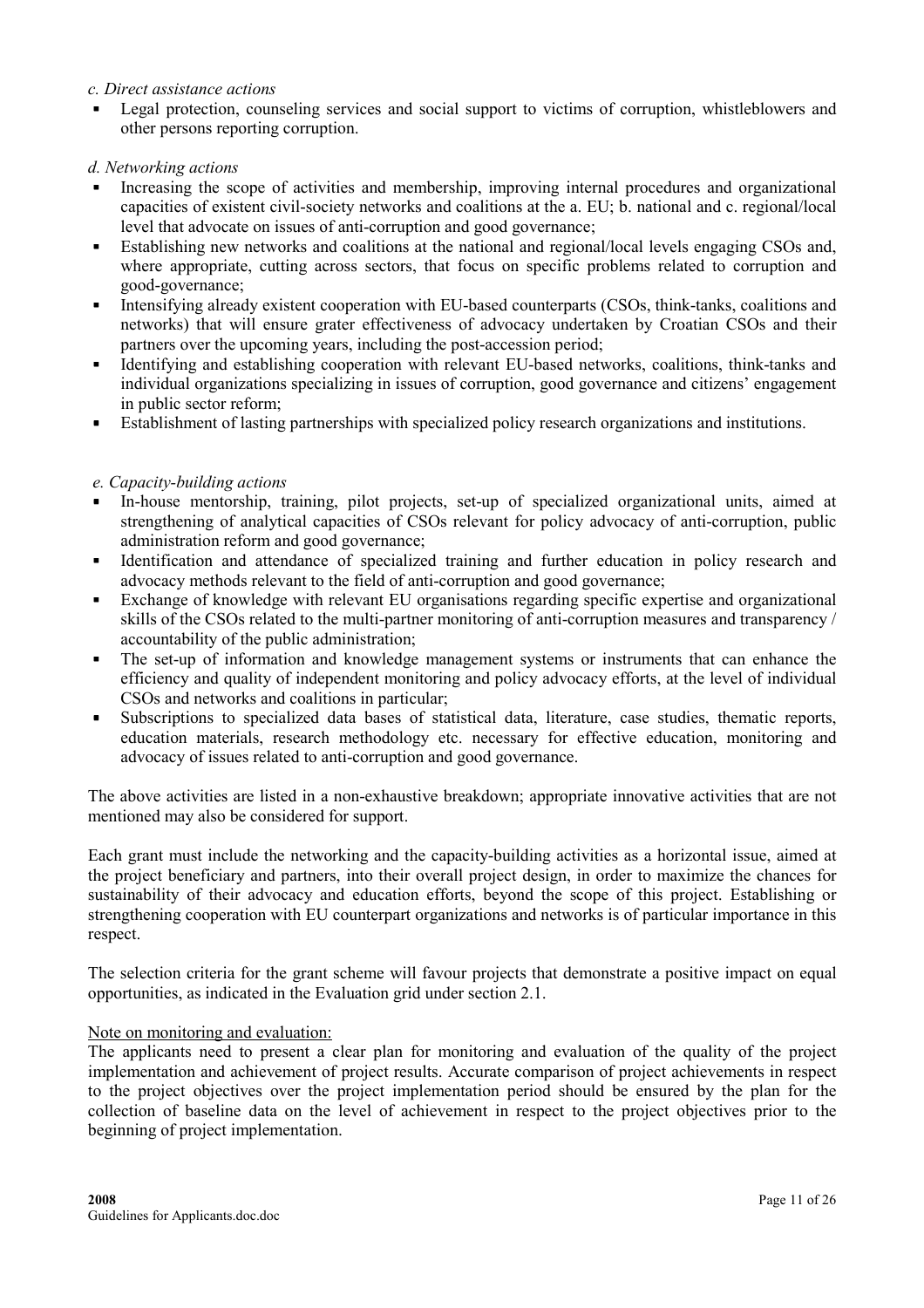<span id="page-11-0"></span>For the purpose of consistency of monitoring the cumulative results of the grant scheme, the applicants are required to include at least two of the following indicators into their logical framework, in line with their project objectives and activities:

- Expected increase (to be specified in the logframe) of advocacy initiatives (including public campaigns and lobbying) undertaken by beneficiaries and their partners in the project implementation period, in comparison to the number of advocacy initiatives undertaken over the two-year period 2007-2008;
- Expected increase in the number of policy research documents drafted (papers, briefs, and memos) by beneficiaries and their partners over the project implementation period; in comparison to the number of policy research documents drafted over the two-year period 2007- 2008;
- Expected increase (to be specified in the logframe) in the number of networking and cooperation mechanisms at the a. EU; b. national and c. regional/local level; engaging beneficiaries and their partners over the project implementation period, in comparison to the number of networking and cooperation mechanisms engaging beneficiaries and partners over the two-year period 2007- 2008;
- Expected measurable improvements (to be specified in the logframe) of the governance structure and procedures of networking and cooperation mechanisms at the a. national and b. regional/local level engaging beneficiaries and their partners over the project implementation period, in comparison to the period 2007-2008;
- Expected measurable improvements (to be specified in the logframe) of organizational capacities over the project implementation period, in the minimum of three of five priority areas per organization, which are identified as relevant to sustainable engagement in policy advocacy and structured dialogue on issues of transparency and corruption.

The following types of action are ineligible:

- Actions concerned only or mainly with individual sponsorships for participation in workshops, seminars, conferences, congresses;
- Actions concerned only or mainly with individual scholarships for studies or training courses;
- Language courses;
- Actions confined only or mainly to restoration of buildings, construction and all capital investments
- Consultancy services that are continuous or periodic activity or relate to applicants operating expenditures, particularly if related to tax counselling, legal services and similar
- Proposals with provisions for financing the usual (routine) activities, especially covering their operational cost (not related to the implementation of the project)
- Establishing, assisting or developing any project or activity that contributes to the violation of internationally recognised worker's rights rules and regulations in force in Croatia
- Projects that already receive funds from any other sources for the same activity (double-funding is strictly prohibited).

### Number of applications and grants per applicant

An applicant may submit more than 1 application under this call for proposals.

An applicant may not be awarded more than 1 grant under this call for proposals.

An applicant may at the same time be partner in another application.

Partners may take part in more than one application.

2.1.4 Eligibility of costs: costs which may be taken into consideration for the grant

Only "eligible costs" can be taken into account for a grant. The categories of costs considered as eligible and non-eligible are indicated below. The budget is both a cost estimate and a ceiling for "eligible costs". Note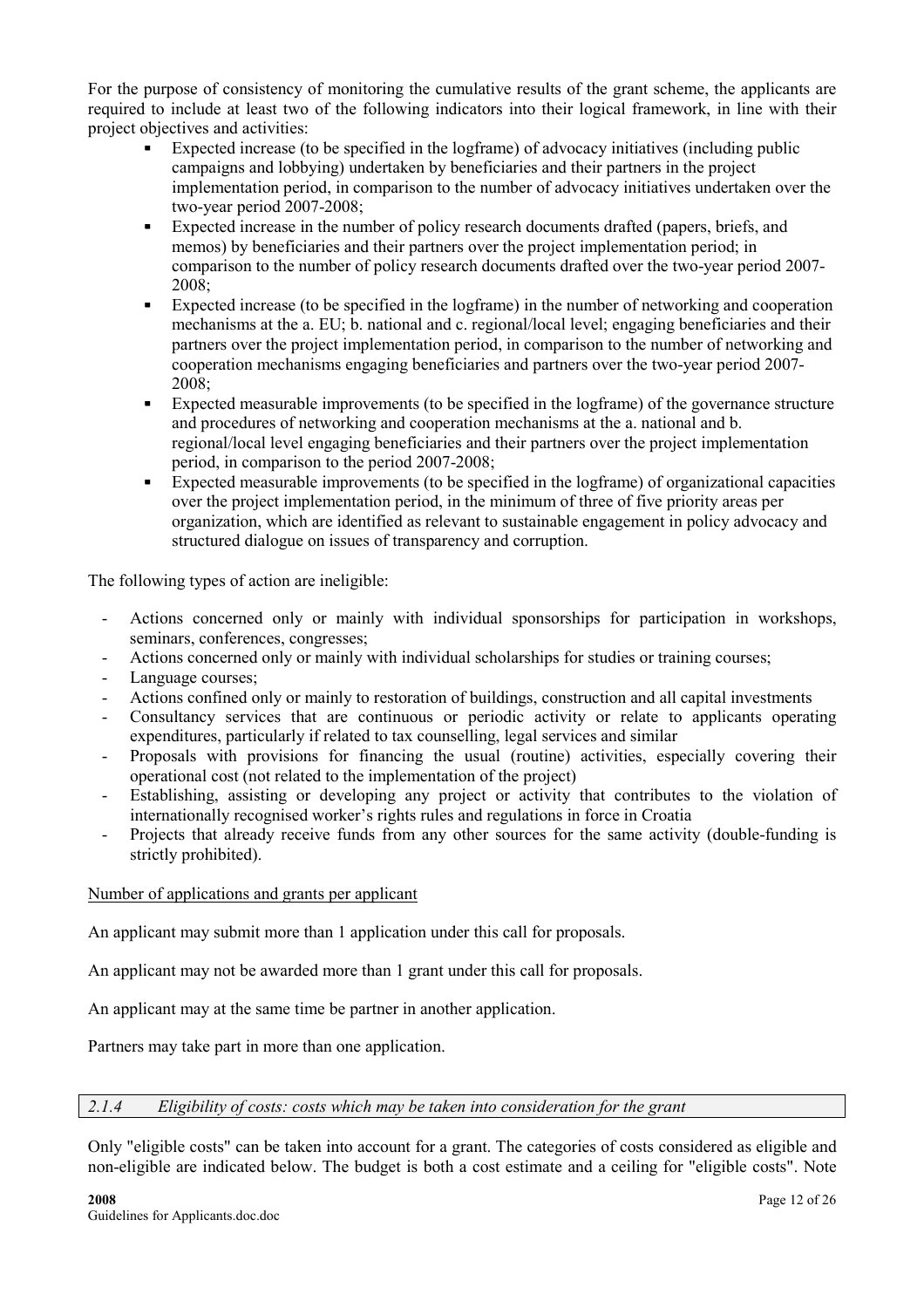that the eligible costs must be based on real costs based on supporting documents (except for subsistence costs and indirect costs where flat-rate funding applies).

Recommendations to award a grant are always subject to the condition that the checking process which precedes the signing of the contract does not reveal problems requiring changes to the budget (for instance arithmetical errors, inaccuracies or unrealistic costs and other ineligible costs). The checks may give rise to requests for clarification and may lead the Contracting Authority to impose modifications or reductions to address such mistakes or inaccuracies. The amount of the grant and the percentage of co-financing as a result of these corrections may not be increased.

It is therefore in the applicant's interest to provide a realistic and cost-effective budget.

Please note that, salaries/fees of current employees that will be engaged on the project by the applicant of partner being any institution that is continuously financed at any part from the local/state level budget, will only be accepted as eligible and considered as co-financing up to the level of co-financing paid from the Beneficiary of it's partners of other donors from sources other than IPA.

#### Eligible direct costs

To be eligible under the Call for Proposals, costs must comply with the provisions of article 14 of the General Conditions to the Standard Grant Contract (see Annex F of the Guidelines).

#### Contingency reserve

A contingency reserve not exceeding 5% of the direct eligible costs may be included in the Budget of the Action. It can only be used with the prior written authorisation of the Contracting Authority.

#### Eligible indirect costs (overheads)

The indirect costs incurred in carrying out the action may be eligible for flat-rate funding fixed at not more than 7% of the total eligible direct costs.

If the applicant is in receipt of an operating grant financed from the Community budget no indirect costs may be claimed within the proposed budget for the action.

#### Contributions in kind

Contributions in kind are not considered actual expenditure and are not eligible costs. The contributions in kind may not be treated as co-financing by the Beneficiary.

The cost of staff assigned to the Action is not a contribution in kind and may be considered as co-financing in the Budget of the Action when paid by the Beneficiary or his partners.

Notwithstanding the above, if the description of the action as proposed by the beneficiary foresees the contributions in kind, such contributions have to be provided.

#### Ineligible costs

The following costs are not eligible:

- debts and provisions for losses or debts;
- interest owed;
- items already financed in another framework;
- purchase, rent or leasing of land and existing buildings;
- taxes, including VAT unless following conditions are fulfilled: (i) the value added taxes are not recoverable by any means; (ii) it is established that they are borne by the final beneficiary, and (iii) they are clearly identified in the project proposal (to be decided on a case by case basis);
- customs an import duties, or any other charges;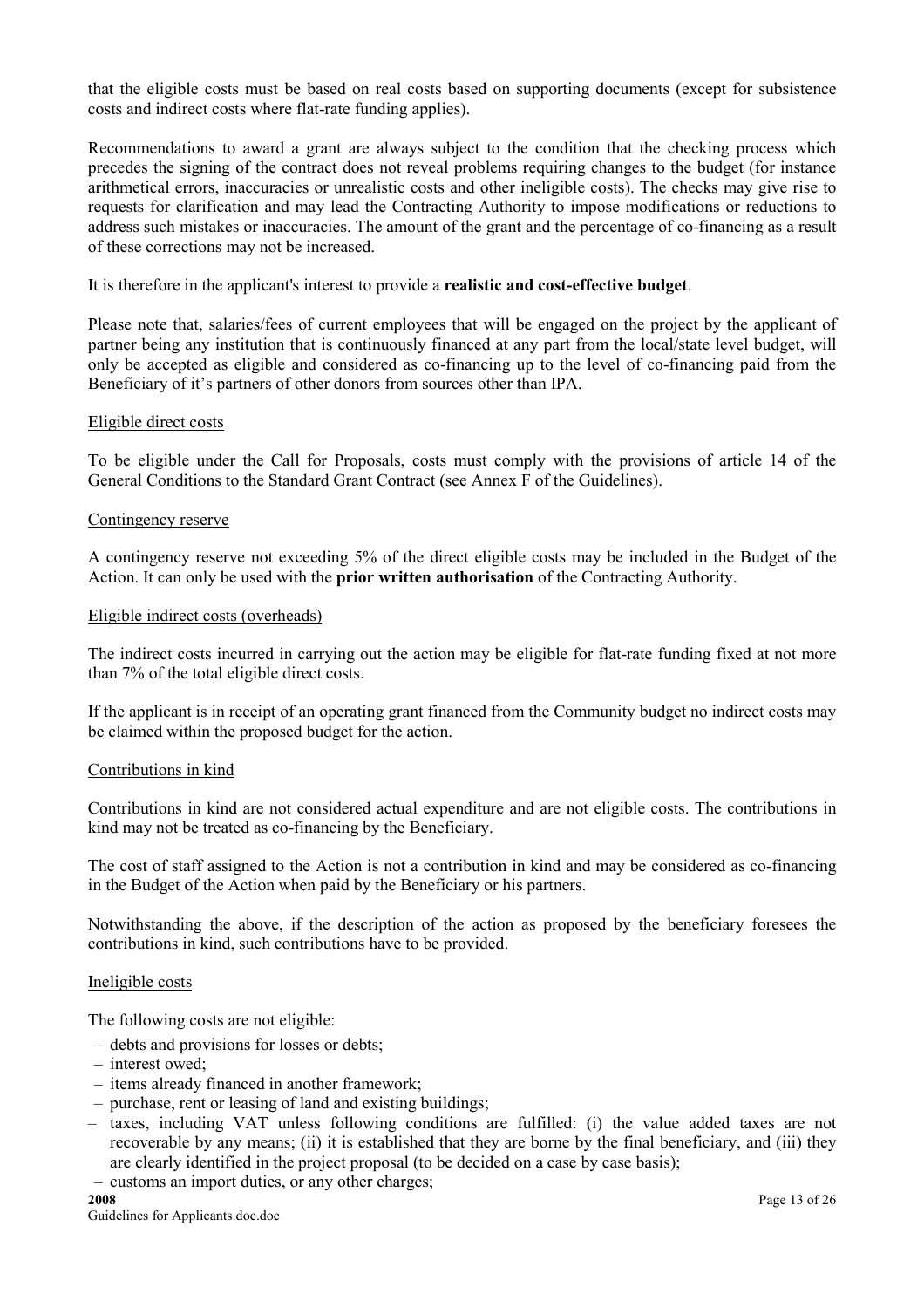- <span id="page-13-0"></span>– fines, financial penalties and expenses of litigation;
- operating costs;
- second hand equipment;
- bank charges, costs of guarantees and similar charges;
- conversion costs, charges and exchange losses associated with any of the component specific euro accounts, as well as other purely financial expenses;
- contributions in kind;
- depreciation costs;
- credits to third parties;
- costs incurred before the signing of contract including project preparation costs;
- subcontracting of services which are part of the regular activities of the applicant;
- fees for civil servants (civil servants or other officials of the public administration of the beneficiary country, regardless of their administrative situation, must not be engaged as experts by tenderers unless the prior approval of Contracting Authority has been obtained).

### 2.2 HOW TO APPLY AND THE PROCEDURES TO FOLLOW

Please note that the prior registration in PADOR<sup>4</sup> for applicants and their partners for this Call for proposal is not obligatory.

However the applicant and partners can register their organisation data, and upload supporting documents in PADOR.

#### 2.2.1 Application form

Applications must be submitted in accordance with the instructions on the Concept Note and the Full application form included in the Grant Application Form annexes to these Guidelines (Annex A).

Applicants must apply in English.

Any error or major discrepancy related to the points listed in the instructions on the Concept Note or any major inconsistency in the application form (e.g. the amounts mentioned in the budget are inconsistent with those mentioned in the application form) may lead to the rejection of the application.

Clarifications will only be requested when information provided is unclear, thus preventing the Contracting Authority from conducting an objective assessment.

Hand-written applications will not be accepted.

Please note that only the application form and the published annexes which have to be filled in (budget, logical framework) will be evaluated. It is therefore of utmost importance that these documents contain all relevant information concerning the action. No additional annexes should be sent.

#### 2.2.2 Where and how to send the Applications

Applications must be submitted in one original and 3 copies in A4 size, each bound. The complete application form (part A: concept note and part B: full application form), budget and logical framework must also be supplied in electronic format (CD-Rom) in a separate and unique file (e.g. the application form must

<sup>4</sup> For further information on PADOR, please consult the following website: [http://ec.europa.eu/europeaid/work/onlineservices/pador/index\\_en.htm](http://ec.europa.eu/europeaid/work/onlineservices/pador/index_en.htm) Helpdesk for questions related to the functioning of PADOR: Europeaid-ON-LINE-REGISTRATION-HD@ec.europa.eu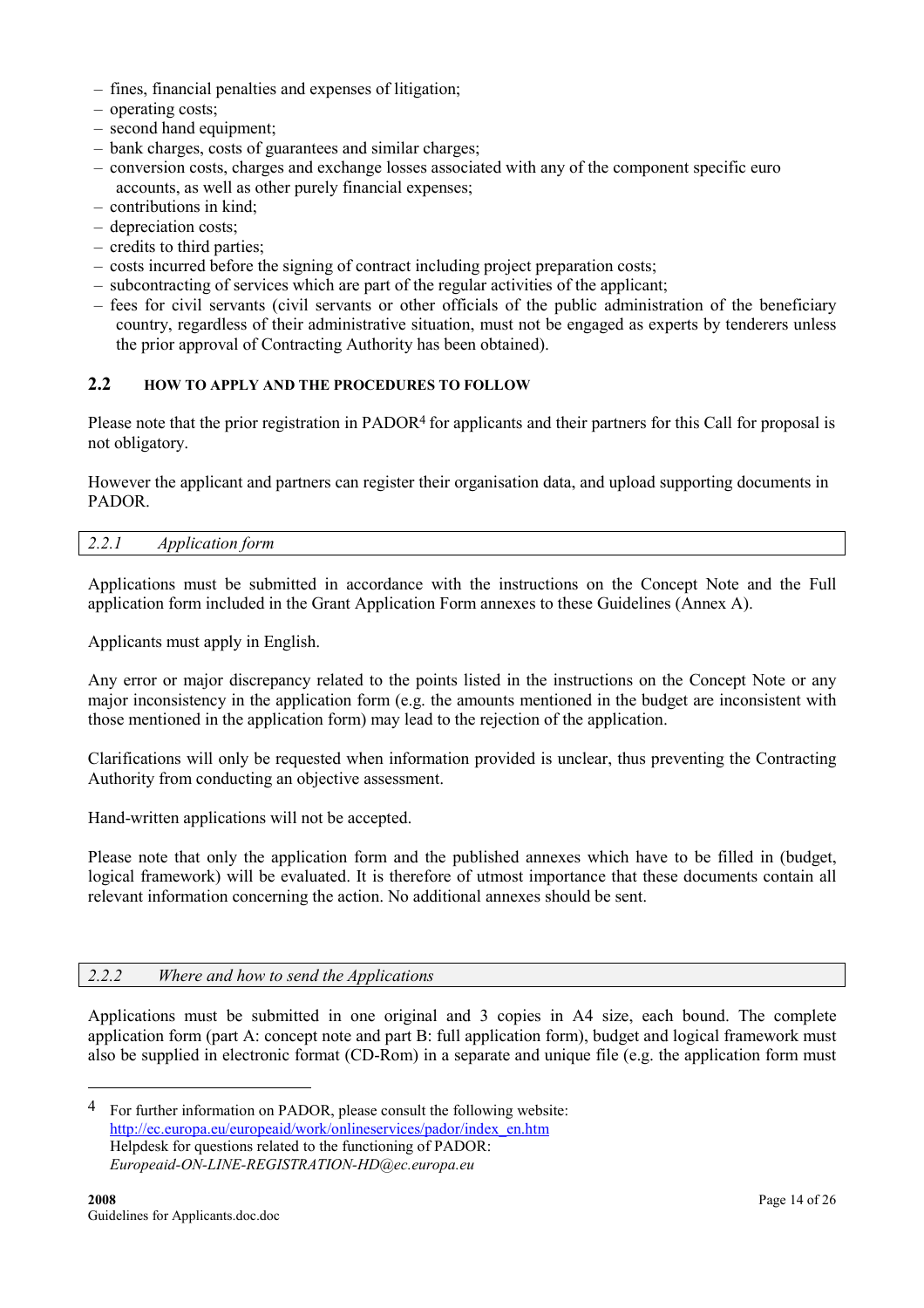<span id="page-14-0"></span>not be split into several different files). The electronic format must contain exactly the same application as the paper version enclosed.

The Checklist (Section V of part B the grant application form) and the Declaration by the applicant (Section VI of part B of the grant application form) must be stapled separately and enclosed in the envelope.

Where an applicant sends several different applications, each one has to be sent separately.

The outer envelope must bear the reference number and the title of the call for proposals, together with the full name and address of the applicant, and the words "Not to be opened before the opening session" and "Ne otvarati prije sastanka za otvaranje ponuda".

Applications must be submitted in a sealed envelope by registered mail, private courier service or by handdelivery (a signed and dated certificate of receipt will be given to the deliverer) at the address below:

Postal address Central Finance and Contracting Agency (CFCA) (Središnja agencija za financiranje i ugovaranje programa i projekata EU – SAFU) Ulica grada Vukovara 284 (block C),  $5<sup>th</sup>$  floor 10000 Zagreb Croatia

Address for hand delivery or by private courier service Central Finance and Contracting Agency (CFCA) (Središnja agencija za financiranje i ugovaranje programa i projekata EU – SAFU) Ulica grada Vukovara 284 (block C),  $5<sup>th</sup>$  floor 10000 Zagreb Croatia

Applications sent by any other means (e.g. by fax or by e-mail) or delivered to other addresses will be rejected.

### Applicants must verify that their application is complete using the checklist (section V of part B of the grant application form). Incomplete applications may be rejected.

#### 2.2.3 Deadline for submission of Applications

The deadline for the submission of applications is  $10^{th}$  November 2009 as evidenced by the date of dispatch, the postmark or the date of the deposit slip. In the case of hand-deliveries, the deadline for receipt is at 16:00 hours local Zagreb time as evidenced by the signed and dated receipt. Any application submitted after the deadline will automatically be rejected.

However, for reasons of administrative efficiency, the Contracting Authority may reject any application received after the effective date of approval of the first evaluation step (i.e. Concept Note) (see indicative calendar under section 2.5.2)

#### 2.2.4 Further information for the Application

The date and place of the information session on this call for proposals will be published on CFCA webpage: <http://www.safu.hr/>(in section: Tenders/IPA component I) within 5 days of the launch of this call for proposals.

Questions may in addition be sent by e-mail no later than 21 days before the deadline for the submission of applications to the below addresse(s), indicating clearly the reference of the call for proposals:

E-mail address: [procurement@safu.hr](mailto:procurement@safu.hr)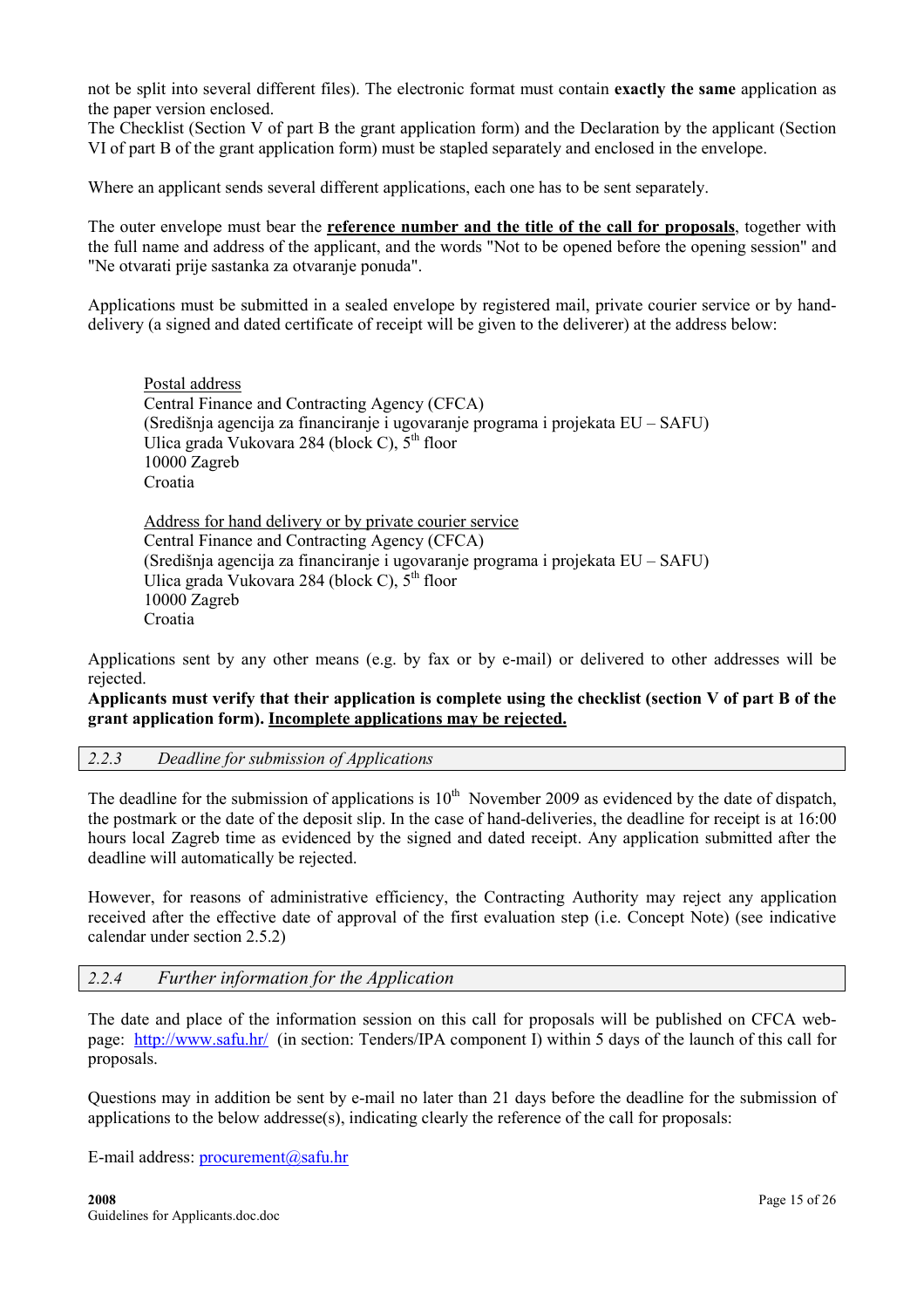Contracting Authority has no obligation to provide further clarifications after this date.

Replies will be given no later than 11 days before the deadline for the submission of applications.

In the interest of equal treatment of applicants, the Contracting Authority cannot give a prior opinion on the eligibility of an applicant, a partner, an action or specific activities.

Questions that may be relevant to other applicants, together with the answers, will be published on the internet at the EuropeAid website: [https://webgate.ec.europa.eu/europeaid/online](https://webgate.ec.europa.eu/europeaid/online-services/index.cfm?do=publi.welcome)[services/index.cfm?do=publi.welcome](https://webgate.ec.europa.eu/europeaid/online-services/index.cfm?do=publi.welcome) and at CFCA website [www.safu.hr.](http://www.safu.hr/) It is therefore highly recommended to regularly consult the abovementioned website in order to be informed of the questions and answers published.

All questions related to PADOR registration should be addressed to the PADOR helpdesk: [europeaid-on-line-registration-hd@ec.europa.eu](mailto:europeaid-on-line-registration-hd@ec.europa.eu)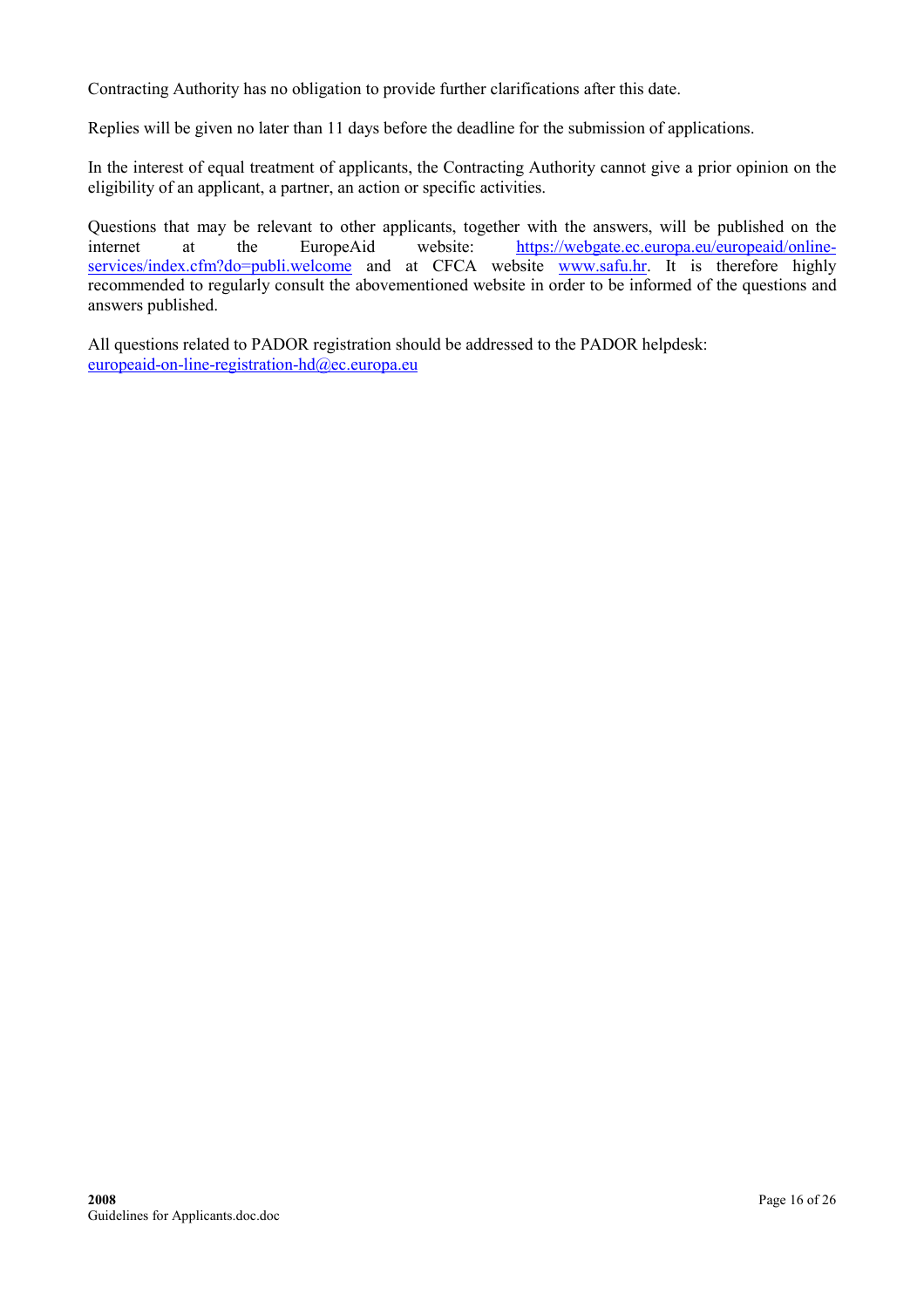### <span id="page-16-0"></span>2.3 EVALUATION AND SELECTION OF APPLICATIONS

Applications will be examined and evaluated by the Contracting Authority with the possible assistance of external assessors. All actions submitted by applicants will be assessed according to the following steps and criteria:

If the examination of the application reveals that the proposed action does not meet the eligibility criteria stated in paragraph 2.1.3, the application shall be rejected on this sole basis.

## (1) STEP 1: OPENING SESSION AND ADMINISTRATIVE CHECK

The following will be assessed:

- The submission deadline has been respected. If the deadline has not been respected the application will automatically be rejected.
- The Application Form satisfies all the criteria specified in points 1-5 of the Checklist (section V of part B of the grant application form). If any of the requested information is missing or is incorrect, the application may be rejected on that sole basis and the application will not be evaluated further.

Following the opening session and the administrative check, the Contracting Authority will send a letter to all applicants, indicating whether their application was submitted prior to the deadline, informing them of the reference number they have been allocated and whether they have been recommended for further evaluation.

### (2) STEP 2: EVALUATION OF THE CONCEPT NOTE

The evaluation of the Concept Notes that have passed the first administrative check will cover the relevance of the action, its merits and effectiveness, its viability and sustainability. The Contracting Authority reserves the right not to undertake the evaluation of the Concept Notes whenever considered justified (for example when a less than expected number of applications are received) and to go straight to the evaluation of the corresponding full applications.

Please note that the scores awarded to the Concept Note are completely separate from those given to the Full Application.

The Concept Note will be given an overall score out of 50 points in accordance with the breakdown provided in the Evaluation Grid below. The evaluation shall also verify the compliance with instructions provided in the guidance for Concept Note, part A of the grant application form.

The evaluation criteria are divided into headings and subheadings. Each subheading will be given a score between 1 and 5 in accordance with the following assessment categories:  $1 =$  very poor;  $2 =$  poor;  $3 =$ adequate;  $4 = \text{good}$ ;  $5 = \text{very good}$ .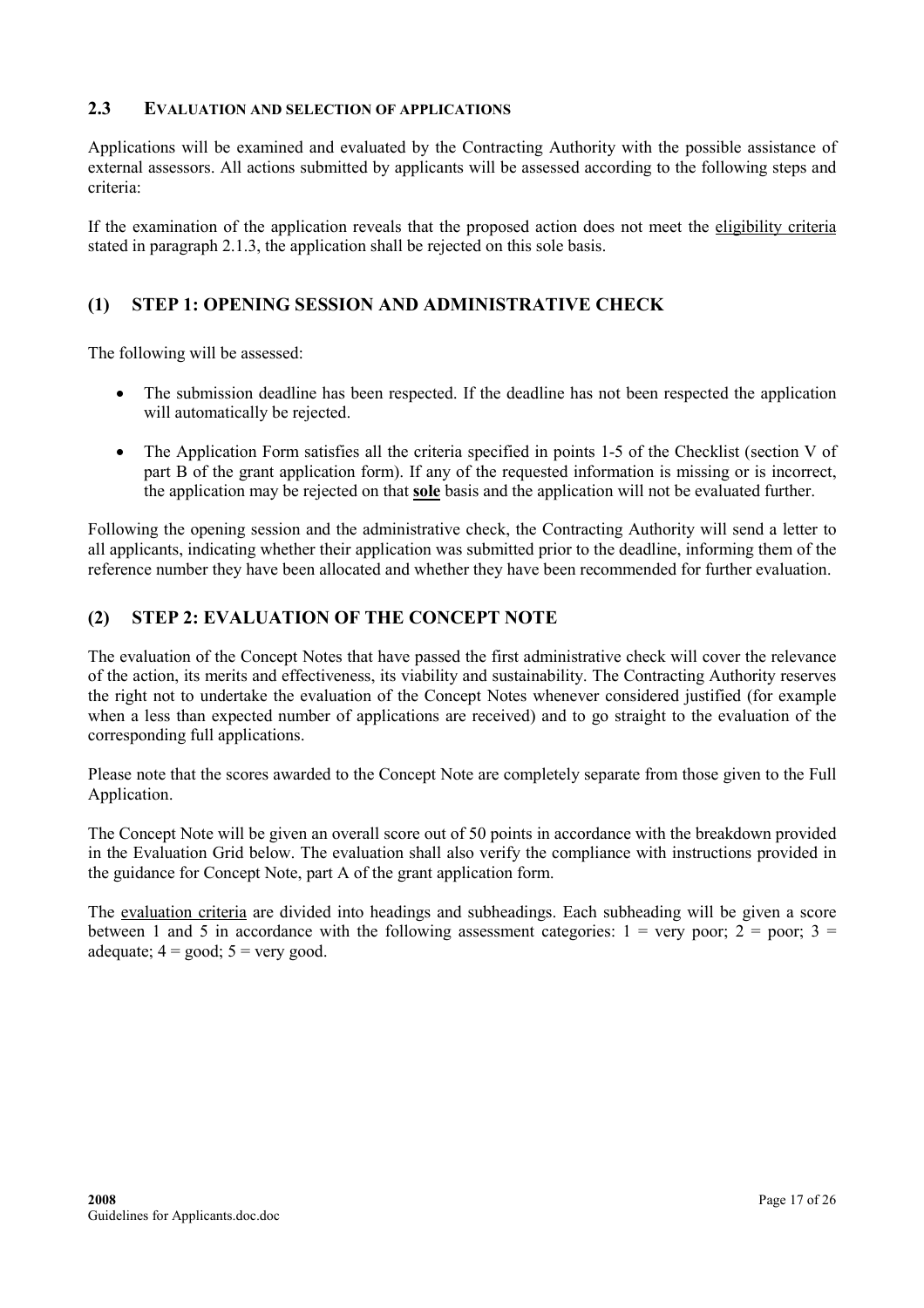|     |                                                                                            | <b>Scores</b> |    |
|-----|--------------------------------------------------------------------------------------------|---------------|----|
|     | 1. Relevance of the action                                                                 | Sub-score     | 15 |
|     | 1.1 Relevance of the action needs and constraints of the country/region to be addressed in | 5             |    |
|     | general, and to those of the target groups and final beneficiaries in particular.          |               |    |
|     |                                                                                            | $5(x2)^*$     |    |
|     | 1.2 Relevance to the priorities and objectives mentioned in the Guidelines.                |               |    |
|     | 2. Effectiveness and Feasibility of the action                                             | Sub-score     | 25 |
|     | 2.1 Assessment of the problem identification and analysis.                                 | 5             |    |
|     |                                                                                            |               |    |
|     | 2.2 Assessment of the proposed activities (practicality and consistency in relation to the | $5(x2)^{*}$   |    |
|     | objectives, purpose and expected results).                                                 |               |    |
|     |                                                                                            | $5(x2)^*$     |    |
| 23  | Assessment of the role and involvement of all stakeholders and, if applicable,             |               |    |
|     | proposed partners.                                                                         |               |    |
|     | 3. Sustainability of the action                                                            | Sub-score     | 10 |
| 3.1 | Assessment of the identification of the main assumptions and risks, before the start       | 5             |    |
|     | up and throughout the implementation period.                                               |               |    |
|     |                                                                                            | 5             |    |
|     | 3.2 Assessment of the identification of long-term sustainable impact on the target groups  |               |    |
|     | and final beneficiaries.                                                                   |               |    |
|     | <b>TOTAL SCORE</b>                                                                         |               | 50 |

\*the scores are multiplied by 2 because of their importance

Once all Concept Notes have been assessed, a list will be established with the proposed actions ranked according to their total score.

Firstly, only the Concept Notes which have been given a score of a minimum of 12 points in the category "Relevance" as well as a minimum total score of 30 points will be considered for pre-selection.

Secondly, the list of Concept Notes will be reduced in accordance to the ranking to those whose sum of requested contributions amounts to 2.222.222,00 EUR, i.e. twice the available budget for this Call for proposals. The Evaluation Committee will subsequently proceed with the applicants whose proposals have been pre-selected.

### (3) STEP 3: EVALUATION OF THE FULL APPLICATION

An evaluation of the quality of the applications, including the proposed budget, and of the capacity of the applicant and its partners, will be carried out in accordance with the evaluation criteria set out in the Evaluation Grid included below. There are two types of evaluation criteria: selection and award criteria.

The selection criteria are intended to help evaluate the applicants' financial and operational capacity to ensure that they:

- have stable and sufficient sources of finance to maintain their activity throughout the period during which the action is being carried out and, where appropriate, to participate in its funding;
- have the management capacity, professional competencies and qualifications required to successfully complete the proposed action. This also applies to any partners of the applicant.

The award criteria allow the quality of the applications submitted to be evaluated in relation to the set objectives and priorities, and grants to be awarded to actions which maximise the overall effectiveness of the call for proposals. They enable the selection of applications which the Contracting Authority can be confident will comply with its objectives and priorities and guarantee the visibility of the Community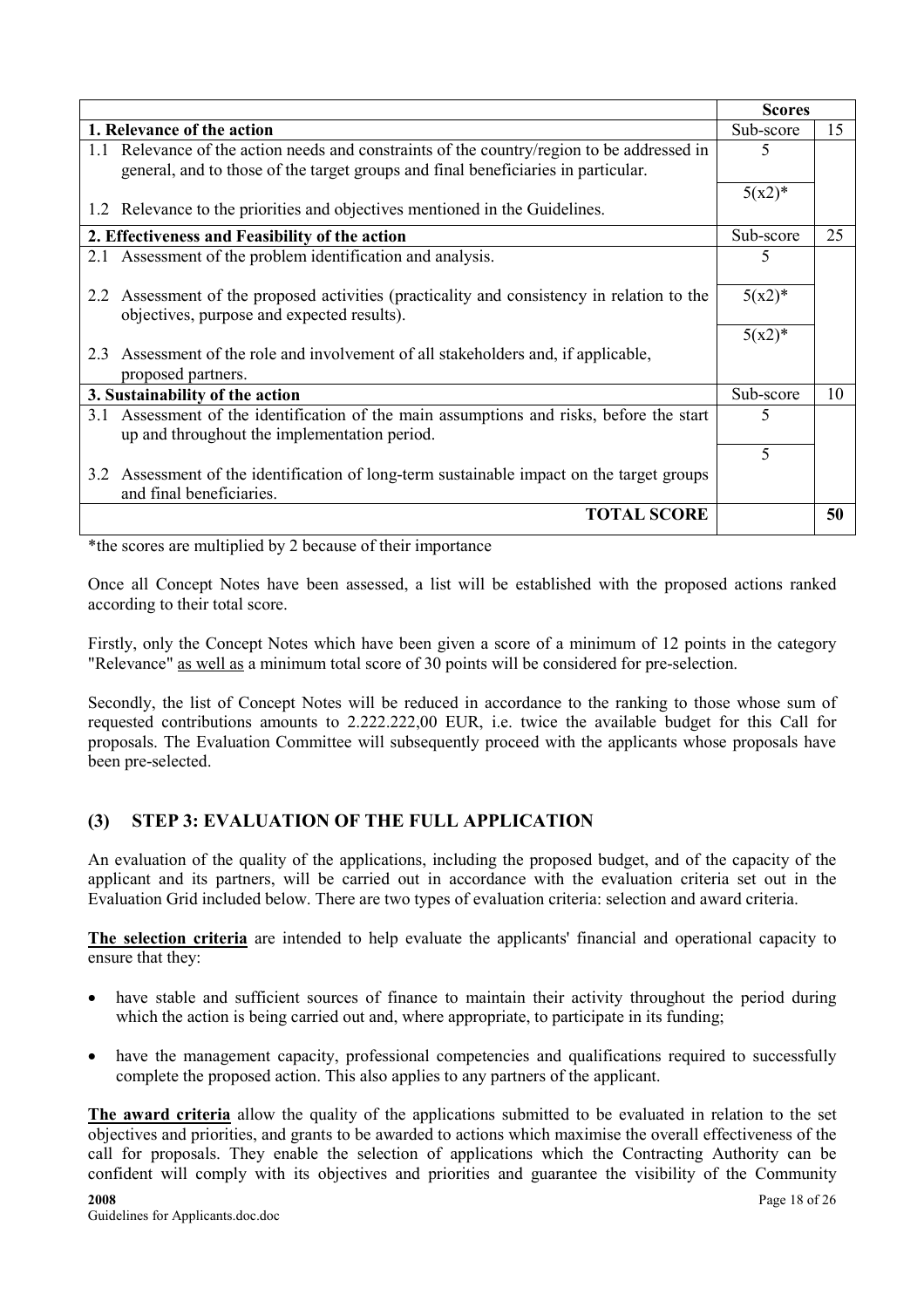financing financing (see [http://ec.europa.eu/europeaid/work/visibility/index\\_en.htm\)](http://ec.europa.eu/europeaid/work/visibility/index_en.htm). They cover such aspects as the relevance of the action, its consistency with the objectives of the call for proposals, quality, expected impact, sustainability and cost-effectiveness.

### Scoring:

The evaluation criteria are divided into sections and subsections. Each subsection will be given a score between 1 and 5 in accordance with the following guidelines:  $1 = \text{very poor}$ ;  $2 = \text{poor}$ ;  $3 = \text{adequate}$ ;  $4 = \text{ceque}$ good;  $5 = \text{very good.}$ 

### Evaluation Grid

| <b>Section</b>                                                                                                                                                                                                                                                                                                                                                                                                                                                                                                                                                                                                                                                                                                                                                                                                                                                         | <b>Maximum</b> |
|------------------------------------------------------------------------------------------------------------------------------------------------------------------------------------------------------------------------------------------------------------------------------------------------------------------------------------------------------------------------------------------------------------------------------------------------------------------------------------------------------------------------------------------------------------------------------------------------------------------------------------------------------------------------------------------------------------------------------------------------------------------------------------------------------------------------------------------------------------------------|----------------|
|                                                                                                                                                                                                                                                                                                                                                                                                                                                                                                                                                                                                                                                                                                                                                                                                                                                                        | <b>Score</b>   |
| 1. Financial and operational capacity                                                                                                                                                                                                                                                                                                                                                                                                                                                                                                                                                                                                                                                                                                                                                                                                                                  | 20             |
| 1.1 Do the applicant and partners have sufficient experience of project<br>management?                                                                                                                                                                                                                                                                                                                                                                                                                                                                                                                                                                                                                                                                                                                                                                                 | 5              |
| 1.2 Do the applicant and partners have sufficient technical expertise? (notably<br>knowledge of the issues to be addressed.)                                                                                                                                                                                                                                                                                                                                                                                                                                                                                                                                                                                                                                                                                                                                           | 5              |
| 1.3 Do the applicant and partners have sufficient management capacity?<br>(including staff, equipment and ability to handle the budget for the action)?                                                                                                                                                                                                                                                                                                                                                                                                                                                                                                                                                                                                                                                                                                                | 5              |
| 1.4 Does the applicant have stable and sufficient sources of finance?                                                                                                                                                                                                                                                                                                                                                                                                                                                                                                                                                                                                                                                                                                                                                                                                  | 5              |
| 2. Relevance                                                                                                                                                                                                                                                                                                                                                                                                                                                                                                                                                                                                                                                                                                                                                                                                                                                           | 25             |
| 2.1 How relevant is the proposal to the objectives and one or more of the<br>the<br>call<br>for<br>priorities<br>of<br>proposals?<br>Note: A score of 5 (very good) will only be allocated if the proposal<br>specifically addresses at least one priority.<br>Note: A score of 5 (very good) will only be allocated if the proposal contains<br>specific added-value elements, such as promotion of gender equality and<br>equal opportunities<br>2.1.1 Does the proposal specifically address priorities defined in national and EC<br>strategic documents, which refer to the accession process of the Republic of<br>Croatia to the EU?<br>2.1.2 Does the proposal clearly demonstrate a positive impact on equal<br>opportunities and gender equality or any other discriminatory form?<br>2.2 How relevant to the particular needs and constraints of the target | 5 x 2<br>5     |
| country/countries or region(s) is the proposal? (including synergy with other<br>EC initiatives and avoidance of duplication.)                                                                                                                                                                                                                                                                                                                                                                                                                                                                                                                                                                                                                                                                                                                                         |                |
| 2.3 How clearly defined and strategically chosen are those involved (final<br>beneficiaries, target groups)? Have their needs been clearly defined and does<br>the proposal address them appropriately?                                                                                                                                                                                                                                                                                                                                                                                                                                                                                                                                                                                                                                                                | 5 x 2          |
| 3. Methodology                                                                                                                                                                                                                                                                                                                                                                                                                                                                                                                                                                                                                                                                                                                                                                                                                                                         | <b>25</b>      |
| 3.1 Are the activities proposed appropriate, practical, and consistent with the<br>objectives and expected results?                                                                                                                                                                                                                                                                                                                                                                                                                                                                                                                                                                                                                                                                                                                                                    | $\overline{5}$ |
| 3.2<br>How<br>coherent<br>of<br>the<br>overall<br>design<br>the<br>action?<br>is<br>(in particular, does it reflect the analysis of the problems involved, take into<br>account external factors and anticipate an evaluation?)<br>3.2.1 Does the proposal include a clear plan for monitoring and evaluation of the<br>quality of the project implementation and achievement of project results<br>through accurate comparison of project achievements in respect to the project<br>objectives over the project implementation period?<br>3.2.2 Does the proposal include the required indicators (in the logical framework<br>matrix), in line with their project objectives and activities, on expected<br>increase of advocacy initiative and/or policy research documents drafted<br>and/or number of networking and cooperation mechanisms at any level?         | 5              |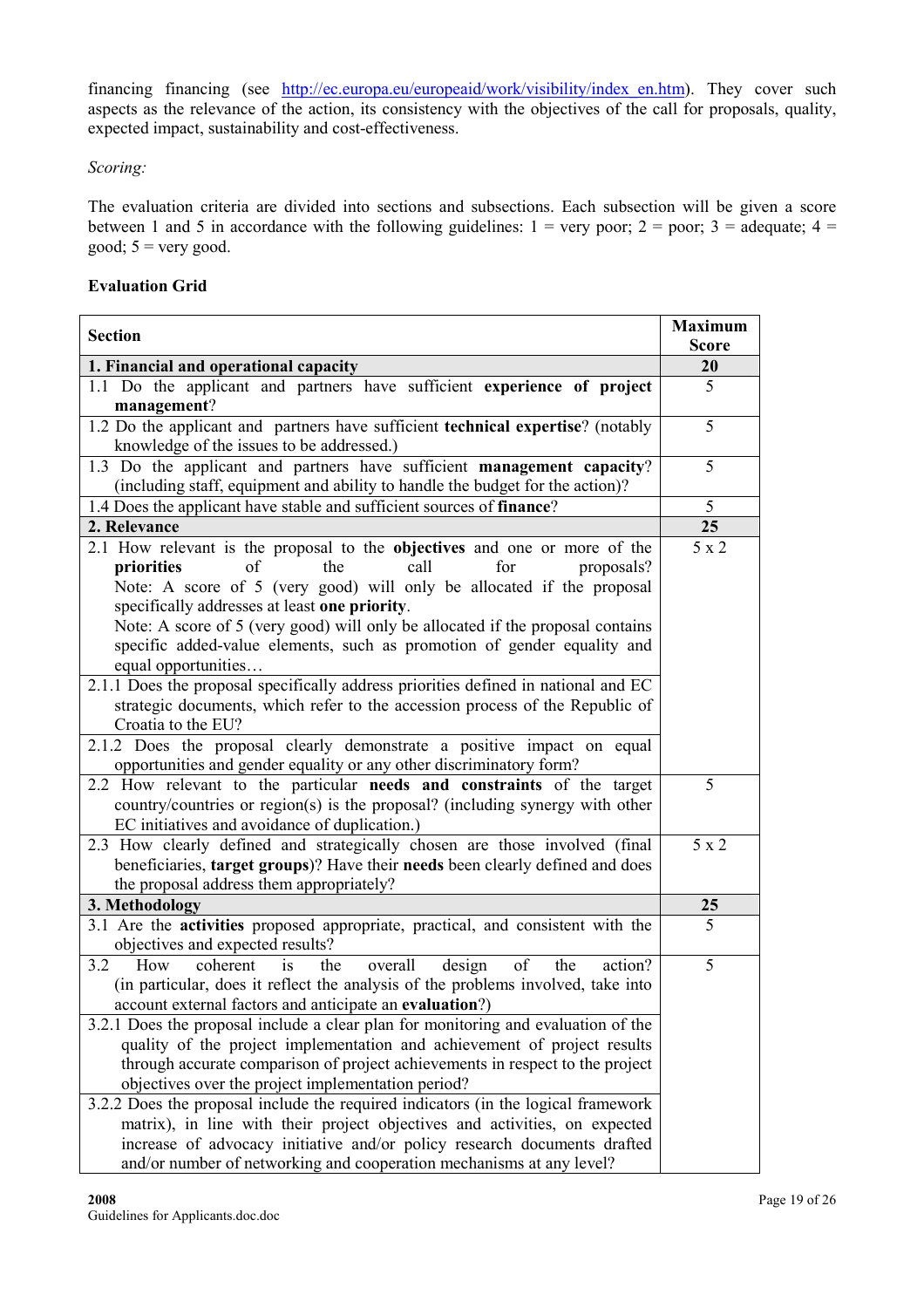| 3.2.3 Does the proposal include the required indicators (in the logical framework   |                |
|-------------------------------------------------------------------------------------|----------------|
| matrix), in line with their project objectives and activities, on expected          |                |
| measurable improvements of the governance structure and procedures of               |                |
| networking and cooperation mechanisms at any level, and/or<br>- of                  |                |
| organizational capacities in organization's priority identified as relevant to      |                |
| sustainable engagement in policy advocacy and structured dialogue?                  |                |
| 3.3 Is the partners' and/or other stakeholders' level of involvement and            | 5              |
| participation in the action satisfactory?                                           |                |
| 3.3.1 Does the proposal involve more than one partner?                              |                |
| 3.3.2 Are the roles and responsibilities of each partner clearly defined?           |                |
|                                                                                     |                |
| 3.3.3 Does the proposal foresee the establishment or strengthening cooperation      |                |
| with EU counterpart organizations and networks?                                     |                |
| 3.4 Is the action plan clear and feasible?                                          | 5              |
| 3.5 Does the proposal contain objectively verifiable indicators for the outcome     | 5              |
| of the action?                                                                      |                |
| 4. Sustainability                                                                   | 15             |
| 4.1 Is the action likely to have a tangible impact on its target groups?            | 5              |
| 4.2 Is the proposal likely to have multiplier effects? (including scope for         | $\overline{5}$ |
| replication and extension of the outcome of the action and dissemination of         |                |
| information.)                                                                       |                |
| 4.3 Are the expected results of the proposed action sustainable:                    | 5              |
| - financially (how will the activities be financed after the funding ends?)         |                |
| - institutionally (will structures allowing the activities to continue be in place  |                |
| at the end of the action? Will there be local "ownership" of the results of         |                |
| the action?)                                                                        |                |
| - at policy level (where applicable) (what will be the structural impact of the     |                |
| $action - e.g.$ will it lead to improved legislation, codes of conduct, methods,    |                |
| $etc?)$ ?                                                                           |                |
|                                                                                     |                |
| - environmentally (if applicable) (will the action have a negative/positive         |                |
| environmental impact?)                                                              |                |
| 5. Budget and cost-effectiveness                                                    | 15             |
| 5.1 is the ratio between the estimated costs and the expected results satisfactory? | 5              |
| 5.2 Is the proposed expenditure necessary for the implementation of the action?     | $5\ge2$        |
| <b>Maximum total score</b>                                                          | 100            |

Note on Section 1. Financial and operational capacity

If the total average score is less than 12 points for section 1, the application will be rejected.

#### Note on Section 2. Relevance

If the total average score is less than 20 points for section 2, the application will be rejected.

#### Provisional selection

Following the evaluation, a table listing the applications ranked according to their score and within the available financial envelope will be established as well as a reserve list following the same criteria. Note: The scores awarded in this phase are completely separate from those given to the concept note of the same application.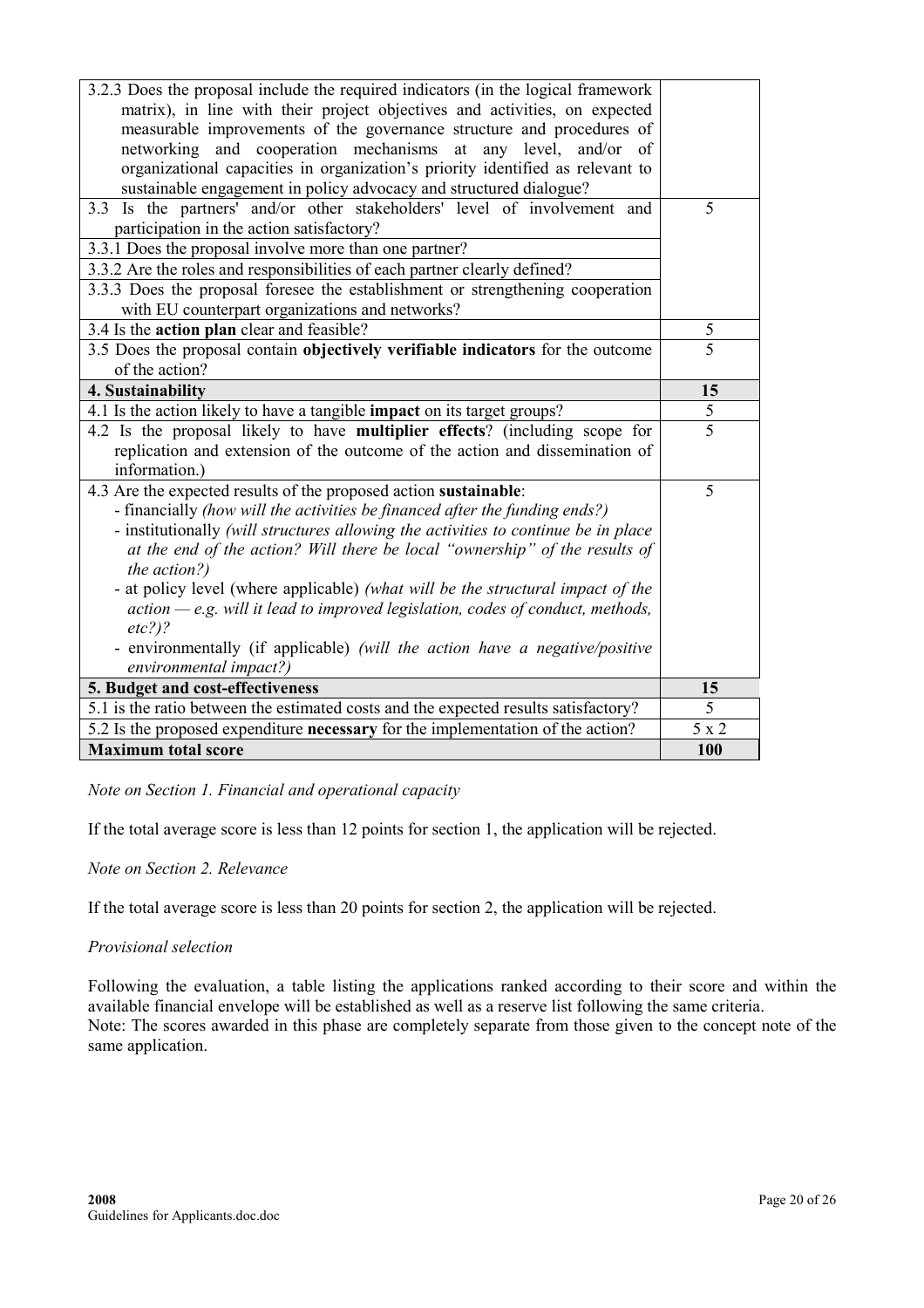## <span id="page-20-0"></span>(4) STEP 4: VERIFICATION OF ELIGIBILITY OF THE APPLICANT AND PARTNERS

The eligibility verification, based on the supporting documents requested by the Contracting Authority (see section 2.4) will only be performed for the applications that have been provisionally selected according to their score and within the available financial envelope.

- The Declaration by the applicant (Section VI of part B the grant application form) will be crosschecked with the supporting documents provided by the applicant. Any missing supporting document or any incoherence between the Declaration by the applicant and the supporting documents may lead to the rejection of the application on that sole basis.
- The eligibility of the applicant, the partners, and the action will be verified according to the criteria set out in sections 2.1.1, 2.1.2 and 2.1.3.

Following the above analysis and if necessary, any rejected application will be replaced by the next best placed application in the reserve list that falls within the available financial envelope, which will then be examined for the eligibility of its applicant and the partners.

### 2.4 SUBMISSION OF SUPPORTING DOCUMENTS FOR PROVISIONALLY SELECTED APPLICATIONS

Applicants who have been provisionally selected or listed under the reserve list will be informed in writing by the Contracting Authority. They will be requested to supply the following documents in order to allow the Contracting Authority to verify the eligibility of the applicants and their partners:<sup>5</sup>

- 1. The statutes or articles of association of the applicant organisation<sup>6</sup> and of each partner organisation. Where the Contracting Authority has recognized the applicant's eligibility for another call for proposals under the same budget line within 2 years before the deadline for receipt of applications, the applicant may submit, instead of its statutes, copy of the document proving the eligibility of the applicant in a former Call (e.g.: copy of the special conditions of a grant contract received during the reference period), unless a change in its legal status has occurred in the meantime.<sup>7</sup> This obligation does not apply to international organisations which have signed a framework agreement with the European Commission. A list of the relevant framework agreements is available at the following address: [http://ec.europa.eu/europeaid/work/procedures/implementation/international\\_organisations/index\\_en.htm.](http://ec.europa.eu/europeaid/work/procedures/implementation/international_organisations/index_en.htm)
- 2. Copy of the applicant's latest accounts (the profit and loss account and the balance sheet for the previous financial year for which the accounts have been closed)8.
- 3. Legal entity sheet (see annex D of these Guidelines) duly completed and signed by the applicant, accompanied by the justifying documents which are requested therein. If the applicant has already signed a contract with the Contracting Authority, instead of the legal entity sheet and its supporting documents the legal entity number may be provided, unless a change in its legal status occurred in the meantime.
- 4. A financial identification form conforming to the model attached at Annex E of these Guidelines, certified by the bank to which the payments will be made. This bank must be located in the country where the applicant is registered. If the applicant has already signed a contract with the European Commission or where the European Commission has been in charge of the payments of a contract, a copy of the previous financial identification form may be provided instead, unless a change in its bank account occurred in the meantime.

<sup>5</sup> No supporting document will be requested for applications for a grant not exceeding EUR 25 000.

<sup>&</sup>lt;sup>6</sup> Where the applicant and/or (a) partner(s) is a public body created by a law, a copy of the said law must be provided

<sup>7</sup> To be inserted only where the eligibility conditions have not changed from one call for proposals to the other.

<sup>8</sup> This obligation does not apply to natural persons who have received a scholarship, nor to public bodies nor to international organisations. It does not apply either when the accounts are in practice the same documents as the external audit report already provided pursuant to section 2.4.2.<br>2008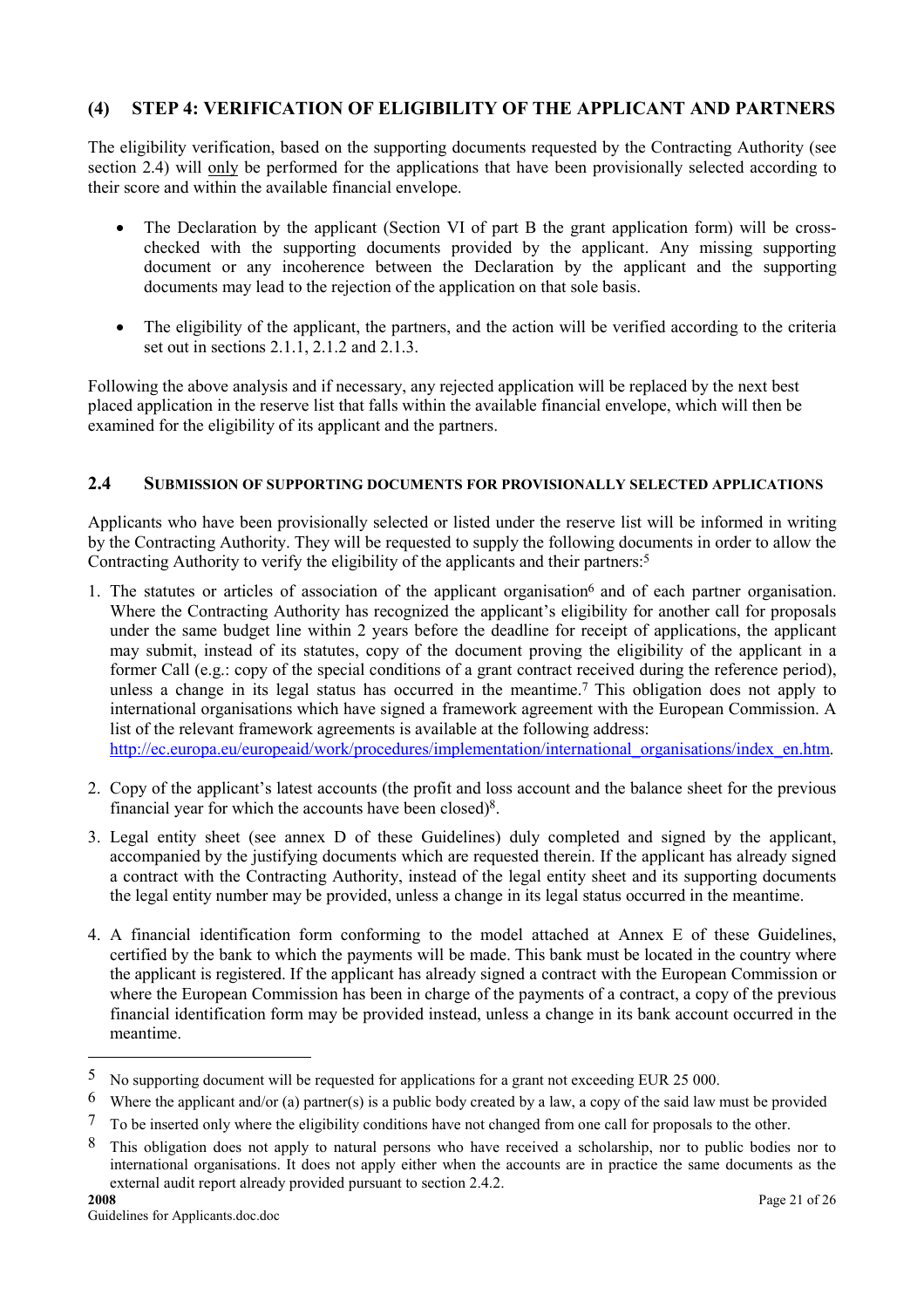5. The certificate of registration of applicant.

Where the requested supporting documents are not uploaded in PADOR they must be supplied in the form of originals, photocopies or scanned versions (i.e. showing legible stamps, signatures and dates) of the said originals. However, the Legal entity sheet and the financial identification form must always be submitted in original.

Where such documents are not in one of the official languages of the European Union or Croatian, a translation into English of the relevant parts of these documents, proving the applicant's eligibility, must be attached and will prevail for the purpose of analysing the application.

Where these documents are in an official language of the European Union other than English, it is strongly recommended, in order to facilitate the evaluation, to provide a translation of the relevant parts of the documents, proving the applicant's eligibility, into English.

If the abovementioned supporting documents are not provided before the deadline indicated in the request for supporting documents sent to the applicant by the Contracting Authority, the application may be rejected.

Based on the verification of the supporting documents by the Evaluation Committee it will make a final recommendation to the Contracting Authority which will decide on the award of grants.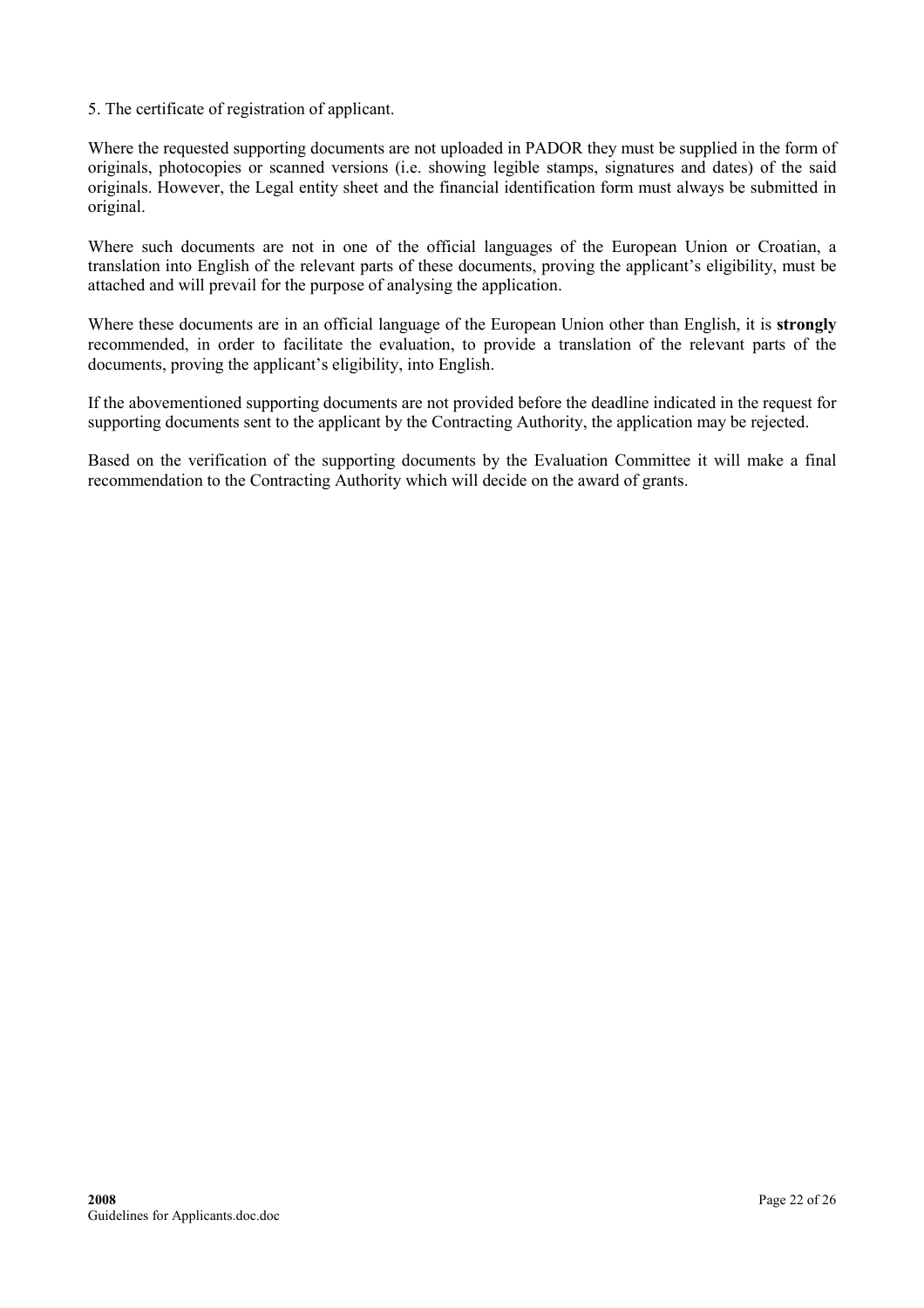### <span id="page-22-0"></span>2.5 NOTIFICATION OF THE CONTRACTING AUTHORITY'S DECISION

#### 2.5.1 Content of the decision

The conclusion of the contract resulting from this tender procedure is subject to the fulfilment of the following condition:

Entry into force of a Financing Agreement implementing the National Programme for 2008 under the Instrument for Pre-accession Assistance ("Transition Assistance and Institution Building" Component, Part 1), concluded between the Commission and Croatia."

Applicants will be informed in writing of the Contracting Authority's decision concerning their application and, in case of rejections, the reasons for the negative decision.

Applicants believing that they have been harmed by an error or irregularity during the award process may file a complaint. See further section 2.4.15 of the Practical Guide.

| 2.5.2 Indicative time table                                                          |                               |                    |
|--------------------------------------------------------------------------------------|-------------------------------|--------------------|
|                                                                                      | <b>DATE</b>                   | TIME*              |
| Information meeting (if any)                                                         | To be announced <sup>9</sup>  | To be<br>announced |
| Deadline for request for any clarifications<br>from the Contracting Authority        | $20th$ October 2009           |                    |
| Last date on which clarifications are issued by<br>the Contracting Authority         | 30 <sup>th</sup> October 2009 |                    |
| Deadline for submission of Application Form                                          | $10th$ November<br>2009       | 16:00              |
| Information to applicants on the opening &<br>administrative check (step 1)          | $21st$ December<br>2009*      |                    |
| Information to applicants on the evaluation of<br>the Concept Notes (step 2)         | $5th$ February 2010*          |                    |
| Information to applicants on the evaluation of<br>the Full Application Form (step 3) | $2nd$ April 2010*             |                    |
| Notification of award (after the eligibility<br>check) (step 4)                      | $11^{th}$ June 2010*          |                    |
| <b>Contract signature</b>                                                            | September 2010*               |                    |

\*Provisional date. All times are in the time zone of the country of the Contracting Authority

<sup>&</sup>lt;sup>9</sup> The date and place of the information session for this call for proposals will be published on the internet at: <http://www.safu.hr/>(in section: Tenders/IPA component I) within 5 days of the launch of this call for proposals.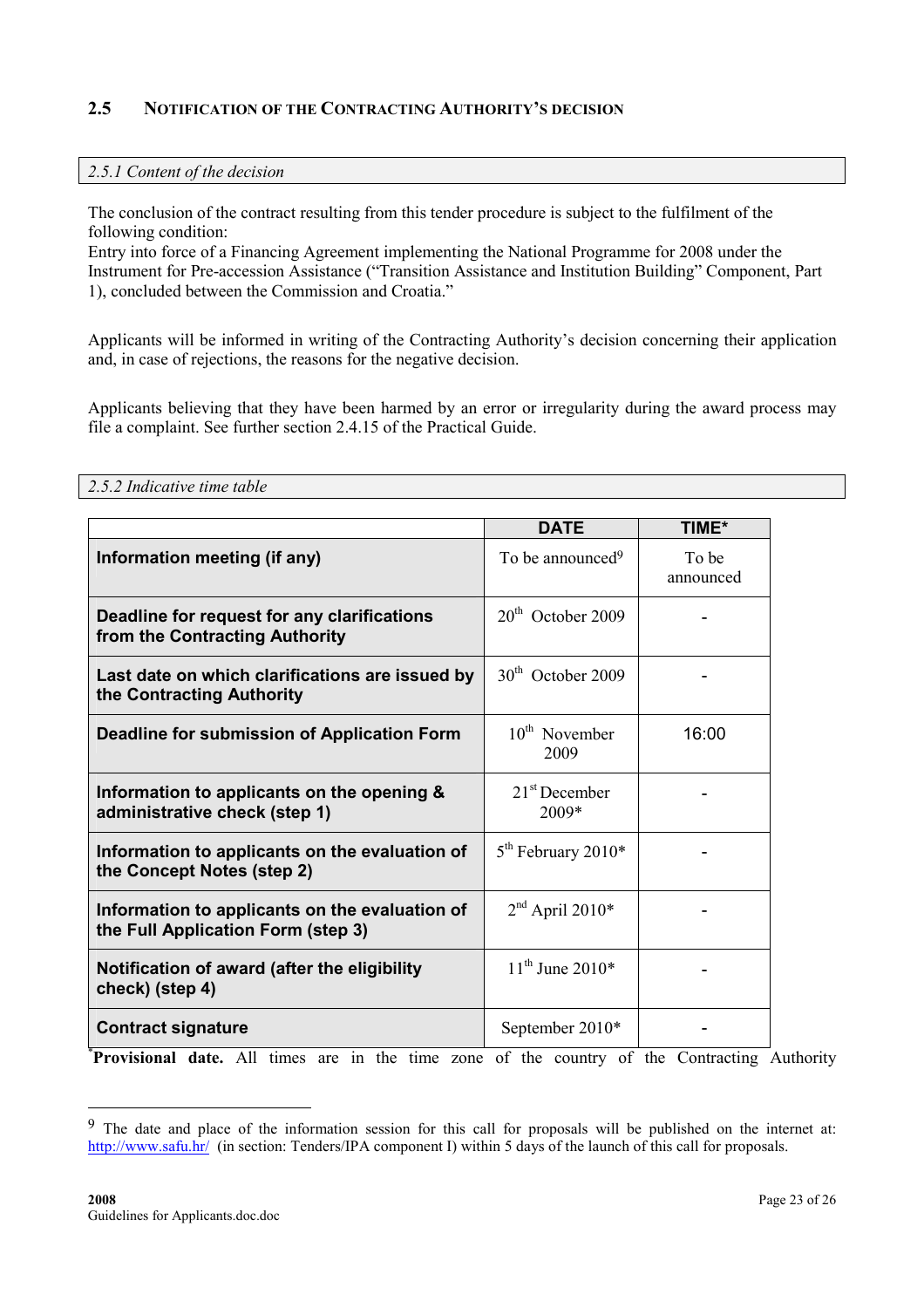In case of postal deliveries, delivery is evidenced by the date of dispatch, the postmark or the date of the deposit slip. Deadline is set only to the date (not time).

In case of hand deliveries, delivery is evidenced by the signed and dated receipt. Deadline is set to date and time.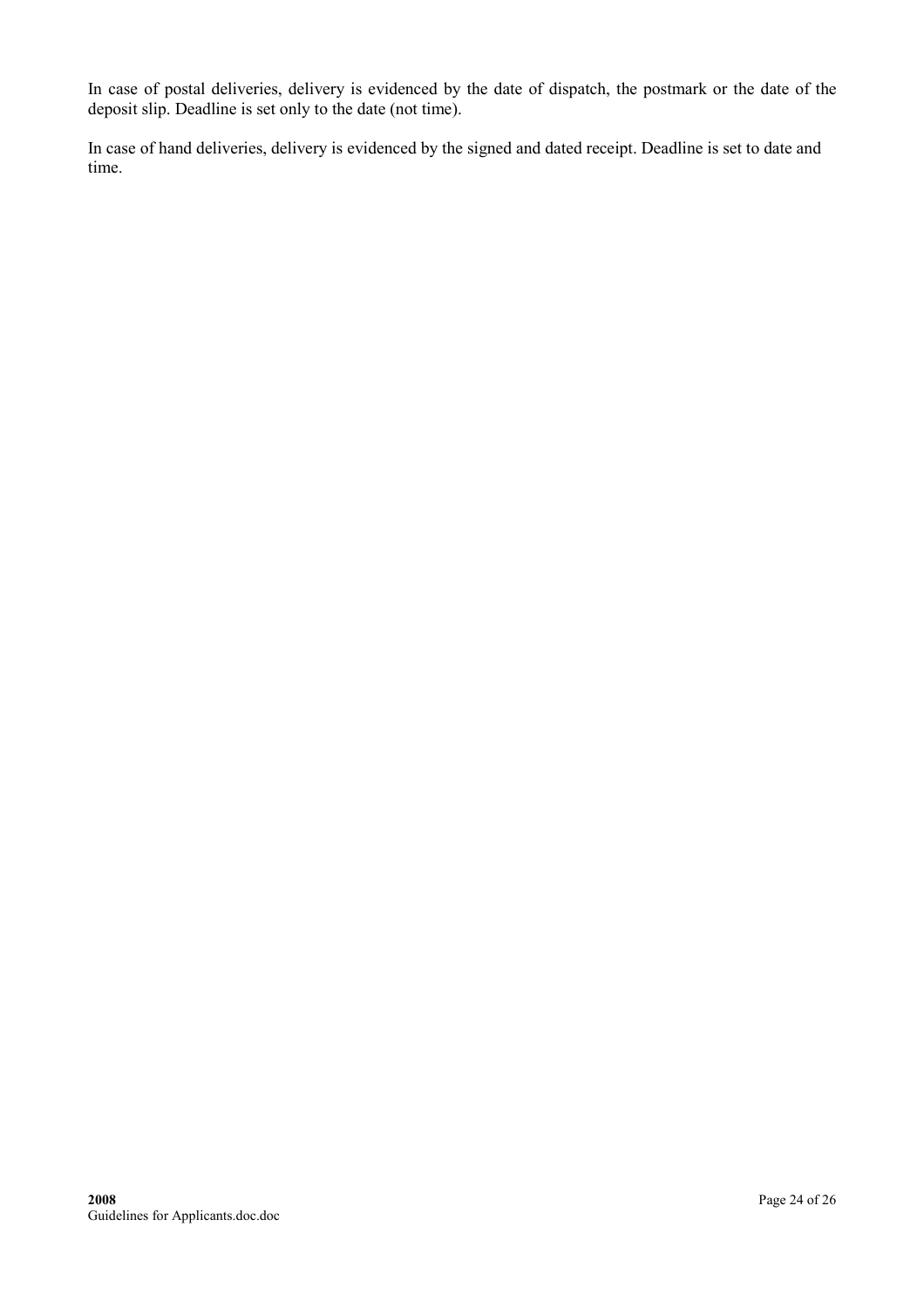### <span id="page-24-0"></span>2.6 CONDITIONS APPLICABLE TO IMPLEMENTATION OF THE ACTION FOLLOWING THE CONTRACTING AUTHORITY'S DECISION TO AWARD A GRANT

Following the decision to award a grant, the Beneficiary will be offered a contract based on the Contracting Authority's standard contract (see Annex F of these Guidelines). By signing the Application form (Annex A of these Guidelines), the applicant declares accepting, in case where it is awarded a grant, the Contractual conditions as laid down in the Standard Contract.

#### Implementation contracts

Where implementation of the action requires the Beneficiary to award procurement contracts, it must award the contract to the tenderer offering the best value for money, that is to say, the best price-quality ratio, in compliance with the principles of transparency and equal treatment for potential contractors, care being taken to avoid any conflict of interests. To this end, the Beneficiary must follow the procedures set out in Annex IV to the Contract.